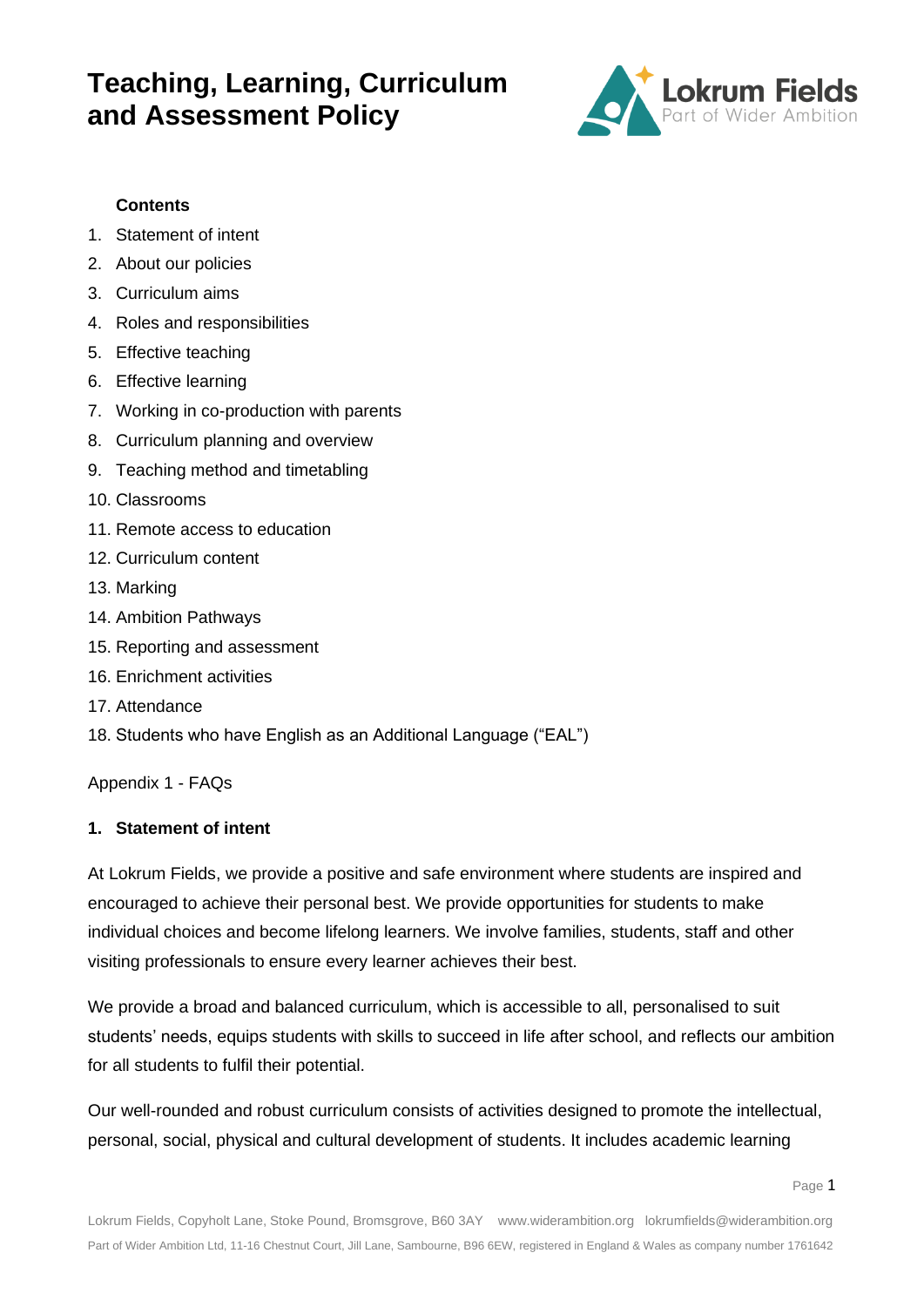

informed by the National Curriculum, enrichment activities designed to enhance students' experiences of their lives and education, life skills and training designed to promote independence, and therapeutic input to help students develop skills which are specific to their areas of need. Our curriculum celebrates the diverse nature of our society, enabling students to embrace the world around them and adhere to fundamental British values.

Our small class sizes, high staff to pupil ratio and specialist interventions enable us to cover both the academic and extended curriculum effectively, enabling students to achieve qualifications at a level which is not impeded by their special educational needs and to be equipped for future success.

Teaching and learning are a priority at our school, as is the care and welfare of all our students. We provide inspiring and creative lessons that build upon the prior assessment of the students. We have high expectations for behaviour and our staff use positive behaviour strategies.

Staff are asked to identify their own training needs based on the cohort they are teaching. The senior leadership team will update staff training as required, but staff are encouraged to stay up to date with new research concerning teaching.

Lokrum Fields aims to:

- Place students at the centre of all curriculum decisions
- Provide a curriculum that is fit for purpose, offering personalisation
- Prepare all students for the next stage of their education and for life in modern society
- Promote engagement and progression
- Ensure each student achieves their personal potential
- Be committed to excellence and continuous improvement
- Provide courses which meet the needs and interests of students
- Nurture the talents of all and celebrate success
- Work with feeder schools and post 16 settings to ease transition
- Involve all stakeholders in curriculum development

The purpose of this policy is to:

- Ensure high quality learning and teaching for all our students
- Ensure equality of opportunity for all our students
- Ensure students' best interests remain at the forefront of all our learning activities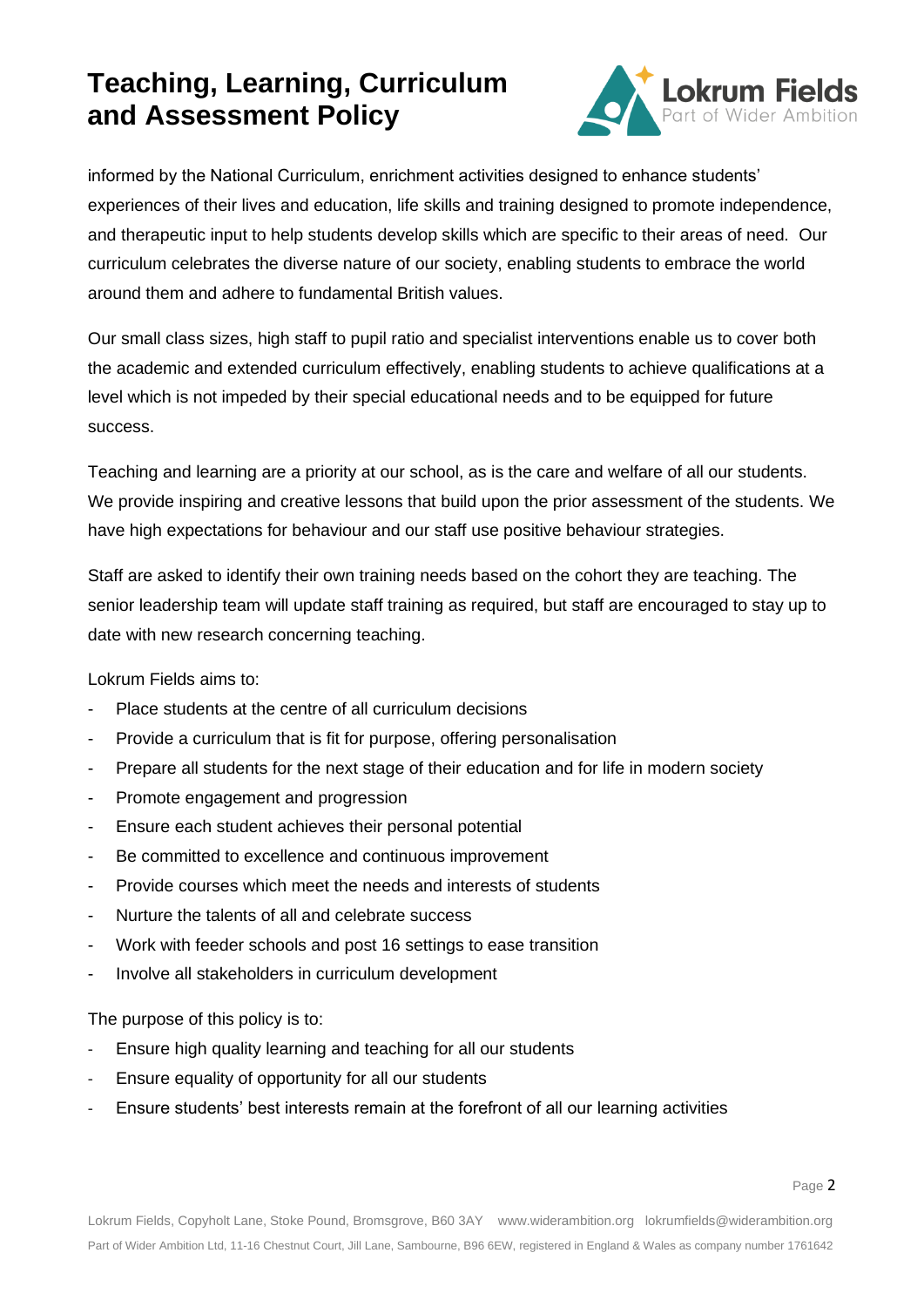

### **2. About our policies**

- 2.1. Our policies have been developed to comply with all relevant legislation and associated guidance. Policies will be updated periodically as necessary.
- 2.2. Our policies are inter-related and are intended to be read, understood, and used collectively.
- 2.3. All staff and governors are expected to be familiar with and abide by our policies.
- 2.4. The Office Manager is responsible for ensuring volunteers and visitors are familiar with any policies which are relevant to their involvement and for taking reasonable steps to ensure compliance.
- 2.5. The Headteacher is responsible for ensuring policies are implemented fairly, effectively, and consistently.
- 2.6. The Headteacher is responsible for identifying any training needs in relation to our policies. The Office Manager is responsible for arranging the required training. All staff are expected to engage in continuous learning and ongoing training appropriate to their roles.
- 2.7. The effectiveness of our policies and their implementation is monitored by the Governing Body. Unless otherwise stated, the Governing Body reviews each policy annually.
- 2.8. The Governing Body for Lokrum Fields is provided by Governing for Ambition, an independent community interest company. The Governing Body uses its expertise to monitor the performance of Lokrum Fields and to advise the Proprietor of any recommended actions. Responsibilities assigned to the Governing Body are limited to these advisory and accountability functions.
- 2.9. Lokrum Fields is owned by Wider Ambition Ltd, a subsidiary of Wider Plan Ltd. References to the Proprietor mean a Director of Lokrum Fields or a senior representative from Wider Plan with delegated authority.
- 2.10. The Lokrum Fields Senior Leadership Team (SLT) includes the Headteacher, Proprietor, and any member of staff to whom responsibility is temporarily delegated by the Headteacher or Proprietor.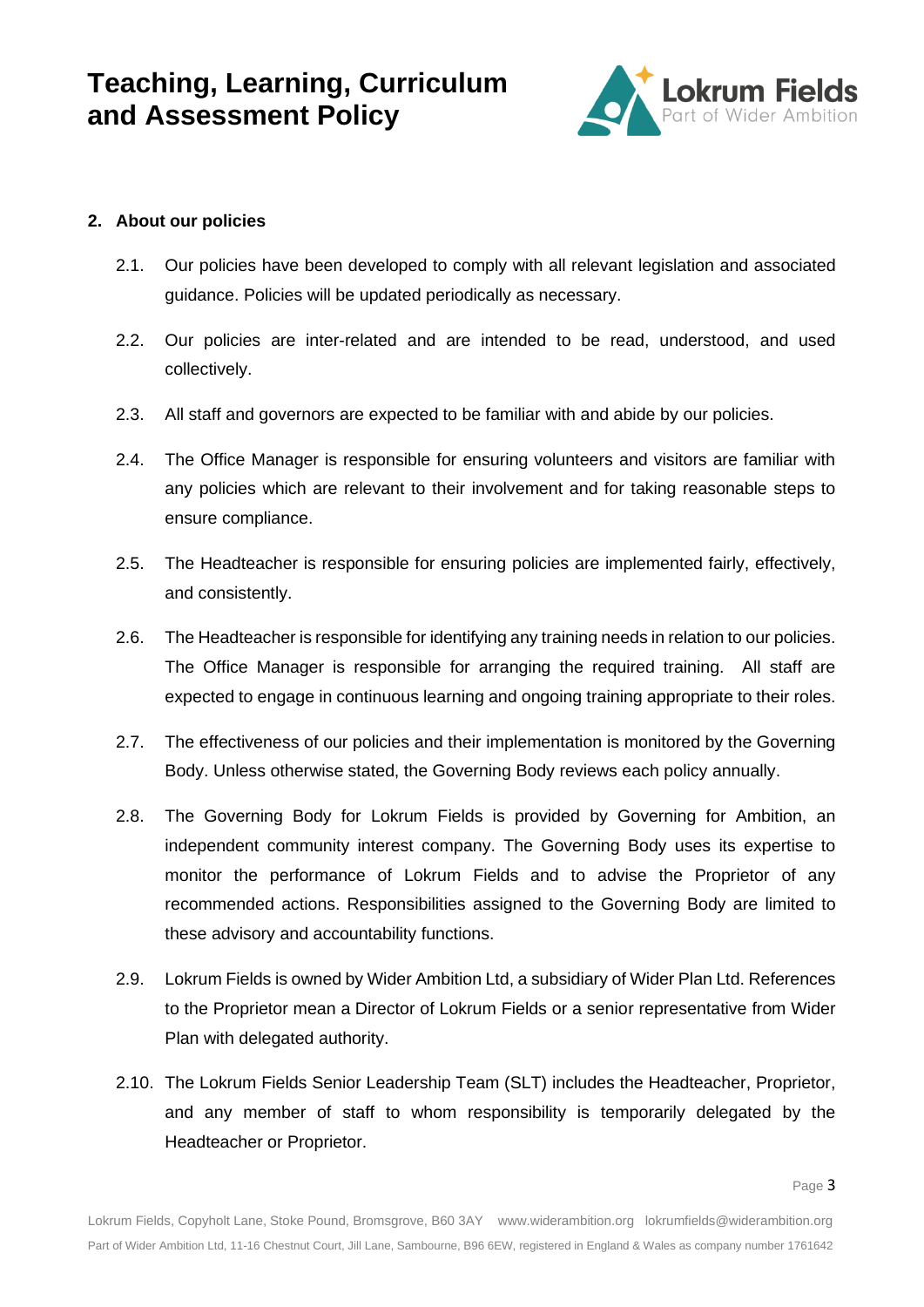

2.11. All references to parents within our policies should be interpreted to include parent carers.

### **3. Curriculum aims and intent**

- 3.1. The overall aims of the curriculum are to:
	- 3.1.1. Enable all students to be successful learners and achieve high standards.
	- 3.1.2. Enable students to understand the skills and attributes needed to be a successful learner.
	- 3.1.3. Enable those who are not achieving age-related expectations or their personal potential to narrow the gap and catch up with their peers or achieve their realistic individual expectations.
	- 3.1.4. Enable students to develop and be able to use high-quality functional skills, including key literacy, numeracy and ICT skills.
	- 3.1.5. Support students to use their strengths and interests to help them engage and to support their enjoyment of, and provide a solid basis for, lifelong learning.
	- 3.1.6. Enable students to value their learning outside of the curriculum and relate this knowledge to the taught curriculum.
	- 3.1.7. Teach students to be able to discern right from wrong, be aware that actions have consequences, and the value and importance of forgiveness.
	- 3.1.8. Enable students to be creative and to develop their own thinking.
	- 3.1.9. Help students to develop an independent approach to their learning.
	- 3.1.10.Teach students about their ever-changing world, including how the environment and society have changed over time.
	- 3.1.11.Help students understand the fundamental British values and enable them to be positive citizens in society who can make a difference.
	- 3.1.12.Help students understand the importance of truth and fairness, to ensure they grow up committed to equal opportunities for all.
	- 3.1.13.Enable students to respect themselves and others and live and work cooperatively with others.
	- 3.1.14.Teach students to evaluate information when it is presented to them.
- 3.2. Through the aims outlined above, students will benefit by:
	- 3.2.1. Learning how to lead safe, healthy, and fulfilling lives.
	- 3.2.2. Understanding that failure is a positive part of the road to success.
	- 3.2.3. Being rewarded for academic successes.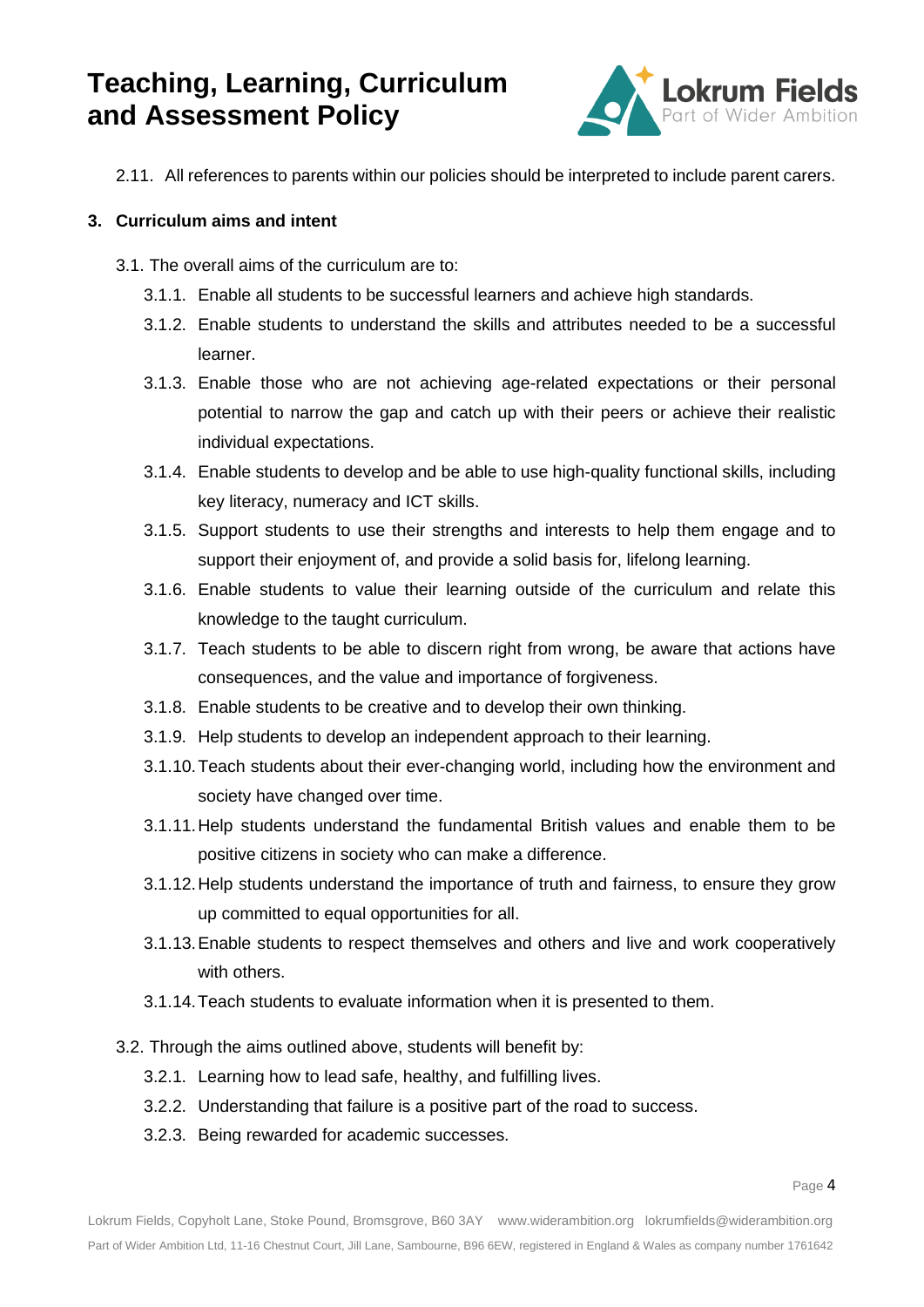

- 3.2.4. Being supported with their next stages in education or training and feeling prepared for life after school.
- 3.2.5. Having a positive view of education and learning which supports their desire to engage in post-16 education.
- 3.2.6. Becoming responsible individuals who contribute to community living and the environment.
- 3.2.7. Achieving to the best of their ability.
- 3.2.8. Acquiring a wealth of knowledge and experience.
- 3.2.9. Becoming critical thinkers.
- 3.2.10.Finding a sense of belonging to Lokrum Fields and its community.
- 3.2.11.Learning how to cooperate with their peers and respect one another, in all settings.
- 3.2.12.Developing personal moral values, respect for religious values and tolerance of others' beliefs and ways of life.
- 3.2.13.Enjoying improved mental health, increased resilience, and a positive self-concept.

### **4. Roles and responsibilities**

- 4.1. The Governing Body is responsible for:
	- 4.1.1. Liaising with the Headteacher, subject leaders and teachers with regard to student progress and attainment.
	- 4.1.2. Contributing towards decisions made about the curriculum.
	- 4.1.3. Appointing a curriculum governor who assists the school with the creation and implementation of the curriculum.
	- 4.1.4. Ensuring the curriculum is inclusive and accessible to all.
- 4.2. The Headteacher is responsible for:
	- 4.2.1. Devising long- and medium-term plans for the curriculum in collaboration with teachers.
	- 4.2.2. Monitoring the progress of pupils against age-related expectations and ensuring that all students are making adequate progress to achieve their potential in terms of GCSE success.
	- 4.2.3. Ensuring curriculum plans and schemes of work take into account the age, aptitude and needs of all students.
	- 4.2.4. Promoting British Values both within the academic curriculum and in the wider practices of Lokrum Fields.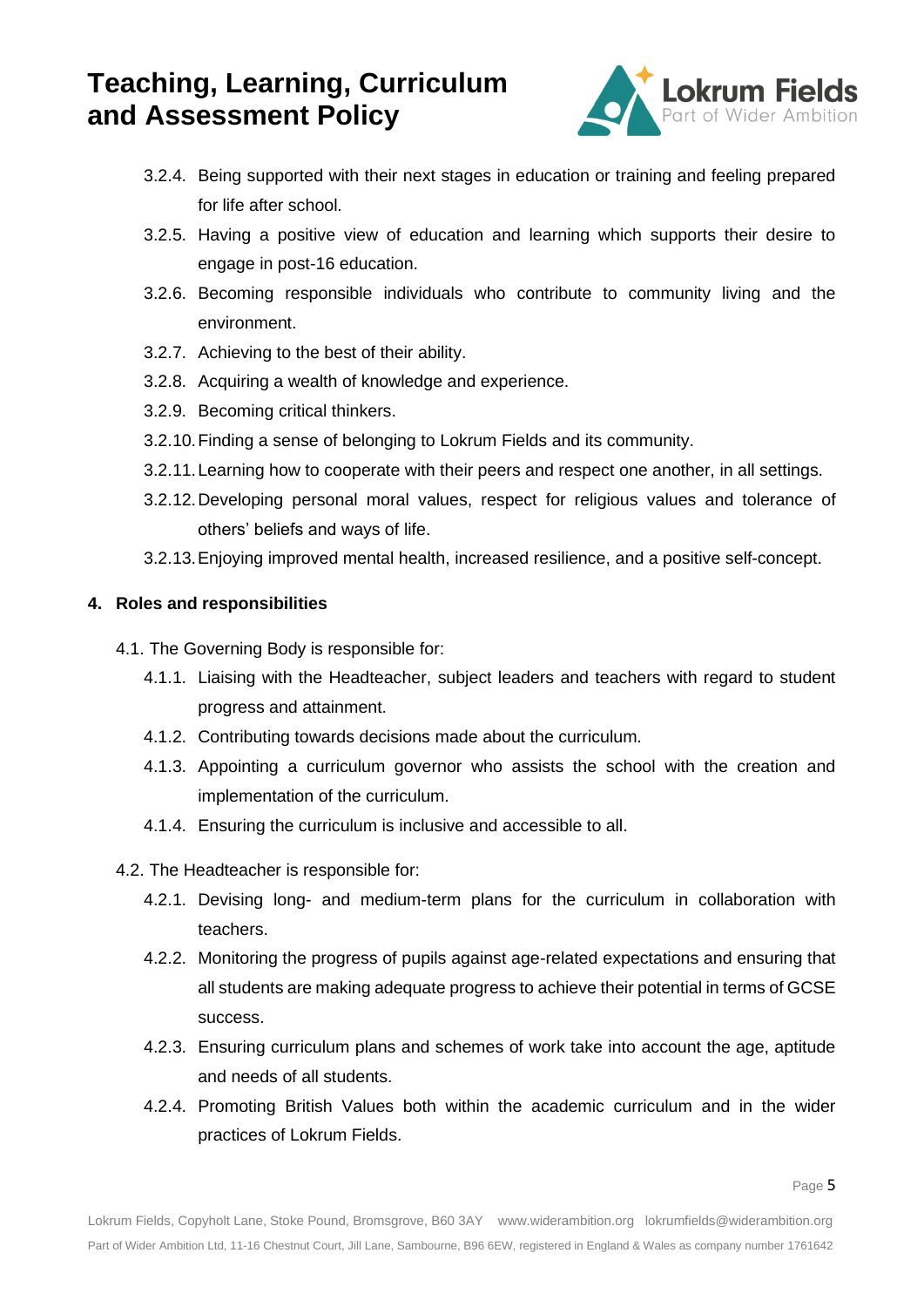

- 4.2.5. Producing a half-termly report for the Governing Body advising on curriculum activities, the standards achieved by students, and any alternative arrangements made to ensure all students could access the curriculum.
- 4.2.6. Ensuring the curriculum is inclusive, accessible to all and prepares students for the future qualifications they need to achieve their potential.
- 4.2.7. Assisting teachers with the planning and implementation of the curriculum, ensuring their workload is manageable.
- 4.2.8. Ensuring the curriculum is implemented consistently and effectively throughout the school and ensuring any difficulties are addressed and mitigated as soon as possible.
- 4.2.9. Ensuring a wide range of good quality and interesting resources are available.
- 4.2.10.Making any necessary adjustments to the curriculum where required.
- 4.2.11.Keeping up-to-date with any relevant statutory updates and taking action where required.
- 4.3. The teachers are responsible for:
	- 4.3.1. The overall delivery of the curriculum at the school.
	- 4.3.2. Meeting the requirements of the National Teacher Standards.
	- 4.3.3. Developing a curriculum that provides students with a range of opportunities and the skills they need to prepare for later life.
	- 4.3.4. The strategic leadership and management across their curriculum areas, developing and implementing plans, policies, targets and practices within the context of the school's aims and policies.
	- 4.3.5. Supporting and offering advice to colleagues on issues relating to their subject or curriculum area.
	- 4.3.6. Monitoring student progress and reporting on this to the Headteacher.
	- 4.3.7. Providing efficient resource management.
	- 4.3.8. Ensuring the curriculum is inclusive and accessible to all, making specialist resources available where appropriate, delivering the curriculum in creative ways, appealing to different learning types, and keeping students engaged in content.
	- 4.3.9. Working closely with the TAs to ensure individual needs are met at all times.
	- 4.3.10.Ensuring that all lessons are differentiated to suit the attainment of all students, including those who are more academically able and require more challenging work to sustain their progress and engagement.
	- 4.3.11.Celebrating all students' academic achievements.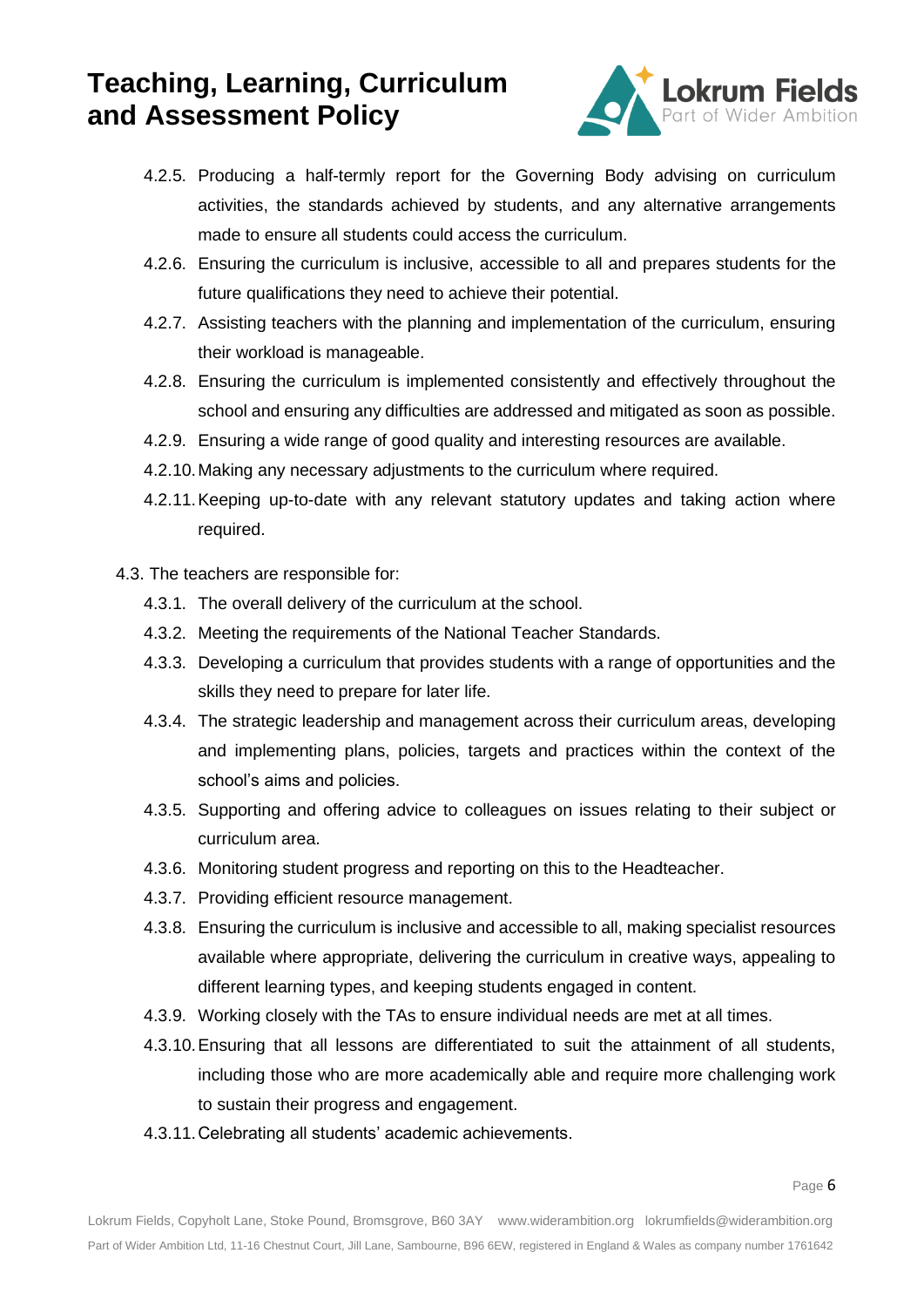

- 4.3.12.Ensuring that teaching materials and curriculum delivery do not discriminate against anyone in line with the Equality Act 2010.
- 4.3.13.Ensuring teaching materials and curriculum delivery do not undermine the fundamental British values of democracy, the rule of law, individual liberty, and mutual respect and tolerance of those with different faiths and beliefs.
- 4.3.14.Using their best endeavours to plan and implement lessons in a way which will enable and encourage good behaviour and promote students' readiness for learning.
- 4.3.15.Liaising with external agencies where necessary to ensure students provision is embedded into the curriculum delivery.

### **5. Effective teaching**

- 5.1. When teaching, Lokrum Fields staff focus on motivating students and building on their skills, knowledge and understanding of the curriculum.
- 5.2. Staff use a range of resources to provide a broad, balanced, and differentiated curriculum.
- 5.3. Staff base teaching on their knowledge of a student's level of attainment. The prime focus is to further develop students' knowledge and skills.
- 5.4. Staff ensure that all tasks set are appropriate for each student's level of ability. When planning work, staff give due regard to information and outcomes contained in the student's Education, Health and Care Plan (EHCP).
- 5.5. Staff are expected to establish positive working relationships with the students that they are teaching. Staff treat students fairly, giving them equal opportunities to take part in class activities.
- 5.6. All staff follow Lokrum Fields Behaviour Policy. Where appropriate, staff praise and reward students for good effort to build positive attitudes towards school and learning in general.
- 5.7. All staff reflect on their strengths and weaknesses and plan their professional development needs accordingly.
- 5.8. Lokrum Fields supports teaching staff to develop their knowledge and skills and continually improve their practice.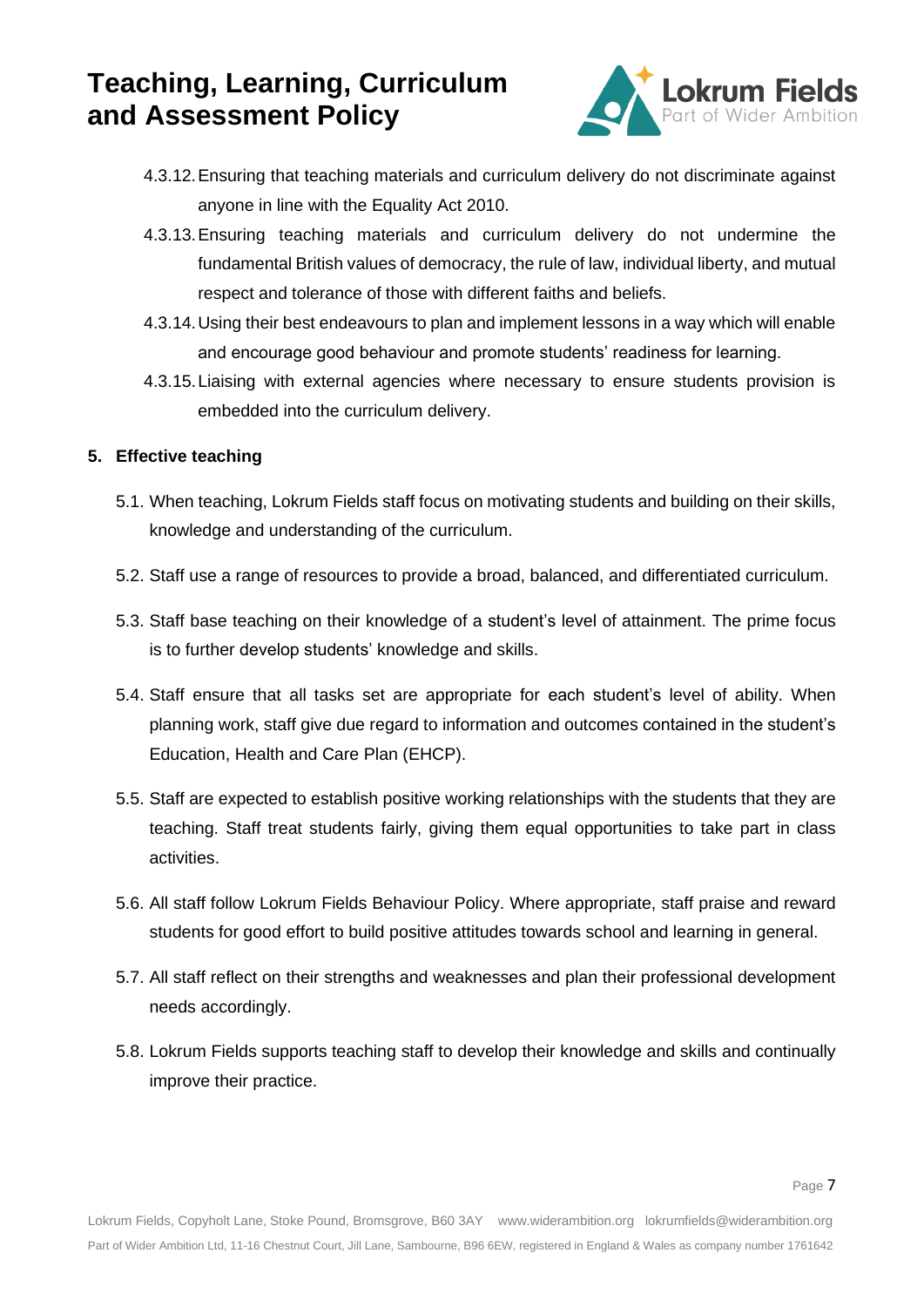

- 5.9. The Senior Leadership Team and external advisors observe lessons delivered by all teachers on an ongoing basis.
- 5.10. TAs will be deployed within lessons strategically in ways that best meet the needs of the students, providing support and guidance, whilst also promoting independence.
- 5.11. Clear routines are used throughout the school and understood by all students and staff.
- 5.12. Expertly differentiated, personalised teaching is delivered in all lessons.
- 5.13. Opportunities to improve literacy and numeracy are provided throughout all lessons.
- 5.14. All staff present themselves as a positive role model for our students.
- 5.15. Lokrum Fields maintains a high ratio of staff to students.
- 5.16. We have no more than six students in any one class and the appropriate number of staff to support those students.
- 5.17. All TAs are appropriately trained and skilled.

#### **6. Effective learning**

- 6.1. Lokrum Fields acknowledges that students learn in many different ways and recognises the need to develop strategies to allow all students to learn in ways that best suit them.
- 6.2. Lokrum Fields encourages students to take responsibility for their own learning, to be involved as far as possible in reviewing the way they learn and to reflect on how they learn, what helps them learn and what makes it difficult for them to learn.
- 6.3. Students at Lokrum Fields may show particular talent in some subjects while having gaps in knowledge in other subjects. They may have had gaps in their education, for example due to difficulties in finding a school placement which meets their needs, A key part of planning at Lokrum Fields is to identify and address any gaps in knowledge, to avoid unnecessary reteaching of areas which a student has covered in depth elsewhere, and to adapt curriculum delivery to reflect the particular interests of students while also broadening their experiences. This approach contributes to ensuring all students are able to learn and make progress.

### **7. Working in co-production with parents**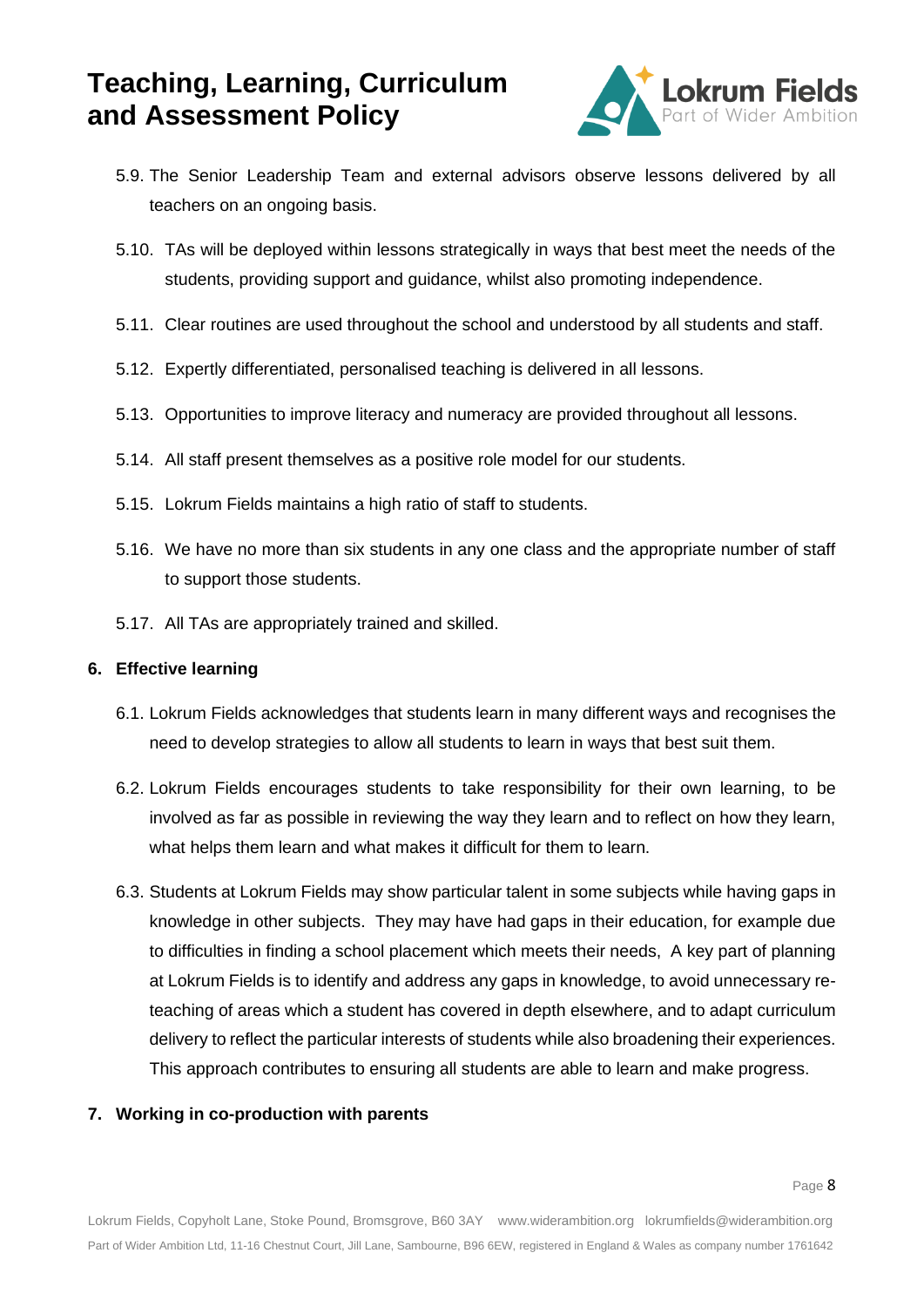

- 7.1. We aim to develop and encourage open and honest relationships with parents. We value parents' comments and recognise their expertise.
- 7.2. We encourage parents to share any points of celebration (e.g. a student's achievements or interests) or any concerns with Lokrum Fields staff.
- 7.3. We hold parent meetings and drop-in sessions where parents are invited to meet the teachers, TAs, and other professionals.
- 7.4. There is an annual end-of-year celebration for students, families, and staff.
- 7.5. Parents are invited to attend annual reviews, collaborative meetings, and meetings with other professionals as appropriate. Appointments are set in advance to allow mutually convenient arrangements to be made.
- 7.6. If a parent cannot make themselves available for any of the above but would still like to visit school, they can do so by contacting the school office to make an appointment.

### **8. Curriculum planning and overview**

- 8.1. Students will be provided with full-time education unless they are accessing Lokrum Fields on an authorised part-time basis, for example as Alternative Provision.
- 8.2. Lokrum Fields' curriculum is broad, balanced and differentiated to suit all students' needs.
- 8.3. The school's curriculum will be delivered throughout the school year and is carefully planned to ensure best use of time.
- 8.4. In collaboration with teachers and other members of staff, the Headteacher will devise the following plans:
	- 8.4.1. Long term plans that deal with the major areas and strands of the curriculum to be covered across all key stages.
	- 8.4.2. Medium term plans that deal with the activities within units of work that are set out half-termly.
- 8.5. The curriculum overview is published on the Lokrum Fields website, and specific details of curriculum activity are communicated to parents by the class teacher on a weekly basis.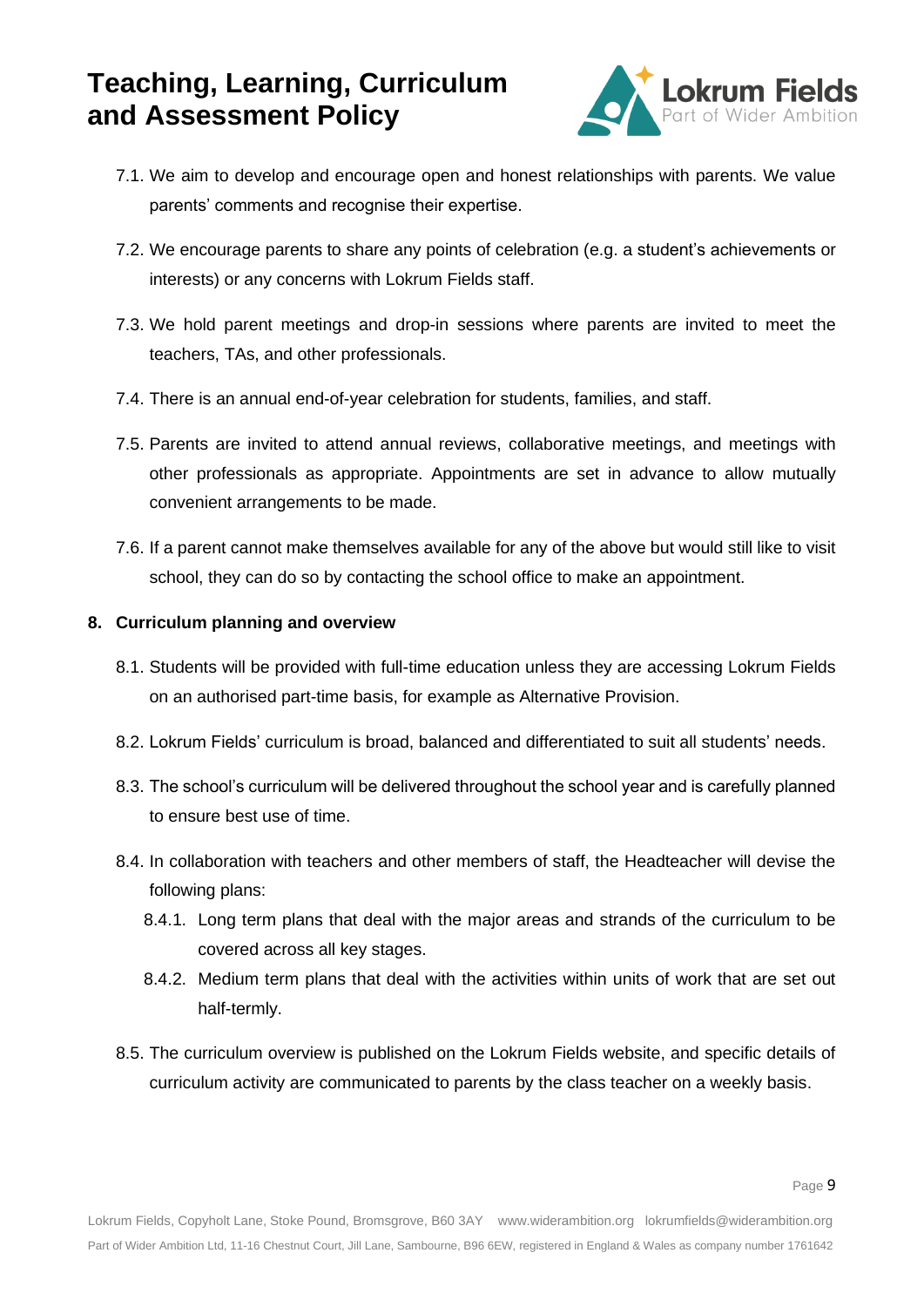

- 8.6. Teachers will develop short term plans that are concerned with individual lessons or sessions, addressing issues of curriculum differentiation and access for individual students.
- 8.7. Where possible, teachers will look for links between areas of learning that will support one another and allow students to reinforce their skills from one subject within another.
- 8.8. Planning will be used to identify any possible difficulties within the curriculum and will break down barriers to learning.
- 8.9. In key stages 2-3, Lokrum Fields teaches subjects facilitating cross curricular links across academic subjects and, where appropriate, applies learning to the outdoors and the local community.
- 8.10. In key stage 4, students study for external accreditations this includes a range of GCSEs, BTEC and vocational qualifications, including Duke of Edinburgh awards.
- 8.11. Learning in the community includes work experience. Placements are carefully matched to individual students to meet their needs, suit their interests and to give them a taste of life after education.
- 8.12. We will ensure that every key stage adequately prepares students to transition successfully to the next key stage.

### **9. Teaching method and timetabling**

- 9.1. Students in years 5 to 8 will be taught primarily by their designated Key Stage Class Teacher and will benefit from input from subject specialists where appropriate.
- 9.2. Students in years 10 and 11 will be taught academic content mainly via our partnership with the online learning provider Interhigh, and other approved providers. This approach enables our students to choose from a wider range of GCSE subjects and is consistent with facilitating a personalised study path. Interhigh facilitates social and educational interaction with mainstream peers and provides opportunities for students to develop friendships around the world, as well as embedding IT skills through daily use. Further information about Interhigh is provided in the Appendix.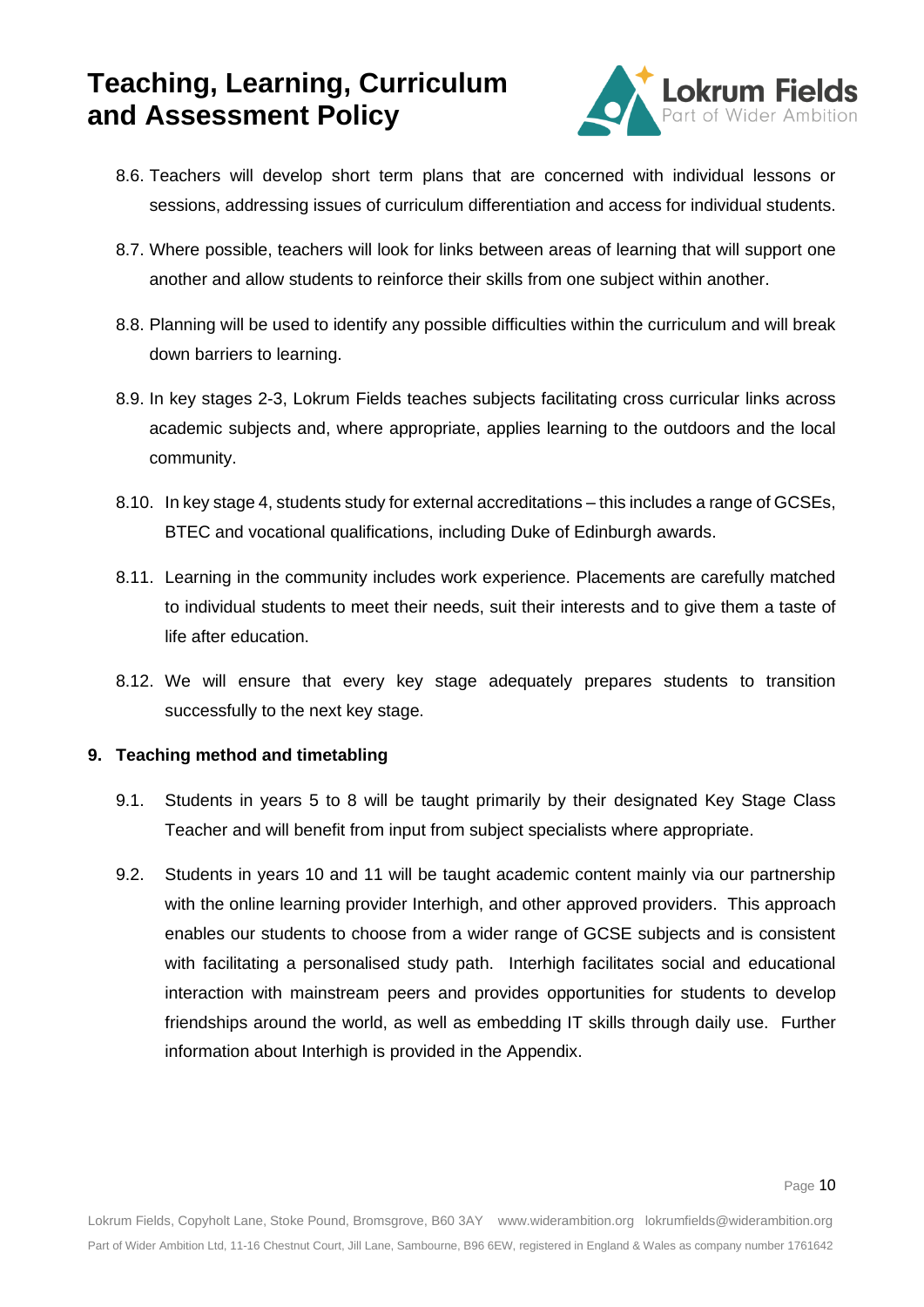

- 9.3. Our in-house subject specialist teachers provide face-to-face tuition for GCSEs such as art, drama and PE. Science practical lessons are also provided on-site by a subject specialist.
- 9.4. Year 9 students will be taught face-to-face alongside years 7 and 8 and will also engage in online education through Interhigh, as appropriate. The balance between face-to-face and online teaching will depend on the readiness of each student and their areas of interest and talent. Face-to-face teaching for year 9 students follows the year 5 to 8 arrangements, with appropriate modifications to enable integration with any part of the curriculum which is being delivered online.
- 9.5. Where a student has a preferred GCSE subject which is not available via Interhigh, the subject may be taught through face-to-face tuition and/or alternative online education by individual arrangement where feasible. We aim to enable all students to study their preferred subjects at GCSE; however, it may not always be possible to accommodate this, for example depending on timetabling and the relative obscurity of the subject. In some cases, additional funding may be required where a student wishes to pursue unconventional GCSE options.
- 9.6. Lokrum Fields staff will liaise closely with Interhigh and will retain responsibility for monitoring students' progress. The teacher with primary responsibility for Key Stage 4 at Lokrum Fields will have access to each student's learning platform at Interhigh, including full access to curriculum content, assignments, grades, feedback from teachers and lesson attendance. If any students are identified as making insufficient progress, additional support will be provided by Lokrum Fields, in conjunction with Interhigh staff.
- 9.7. Any use of external organisations, such as Interhigh, is subject to a due diligence process which includes assurance in relation to the quality of teaching and curriculum content, compliance with safeguarding, operational stability and assurance in relation to taking a suitably collaborative approach to ensuring the best outcomes for students.
- 9.8. For Key Stages 2 and 3, each school day will be split into three main teaching sessions of equal length, with planned sensory and movement breaks within each session.
- 9.9. For Key Stage 4, students will follow individual timetables depending on the number and range of subjects they choose to study at GCSE. During the parts of the school day which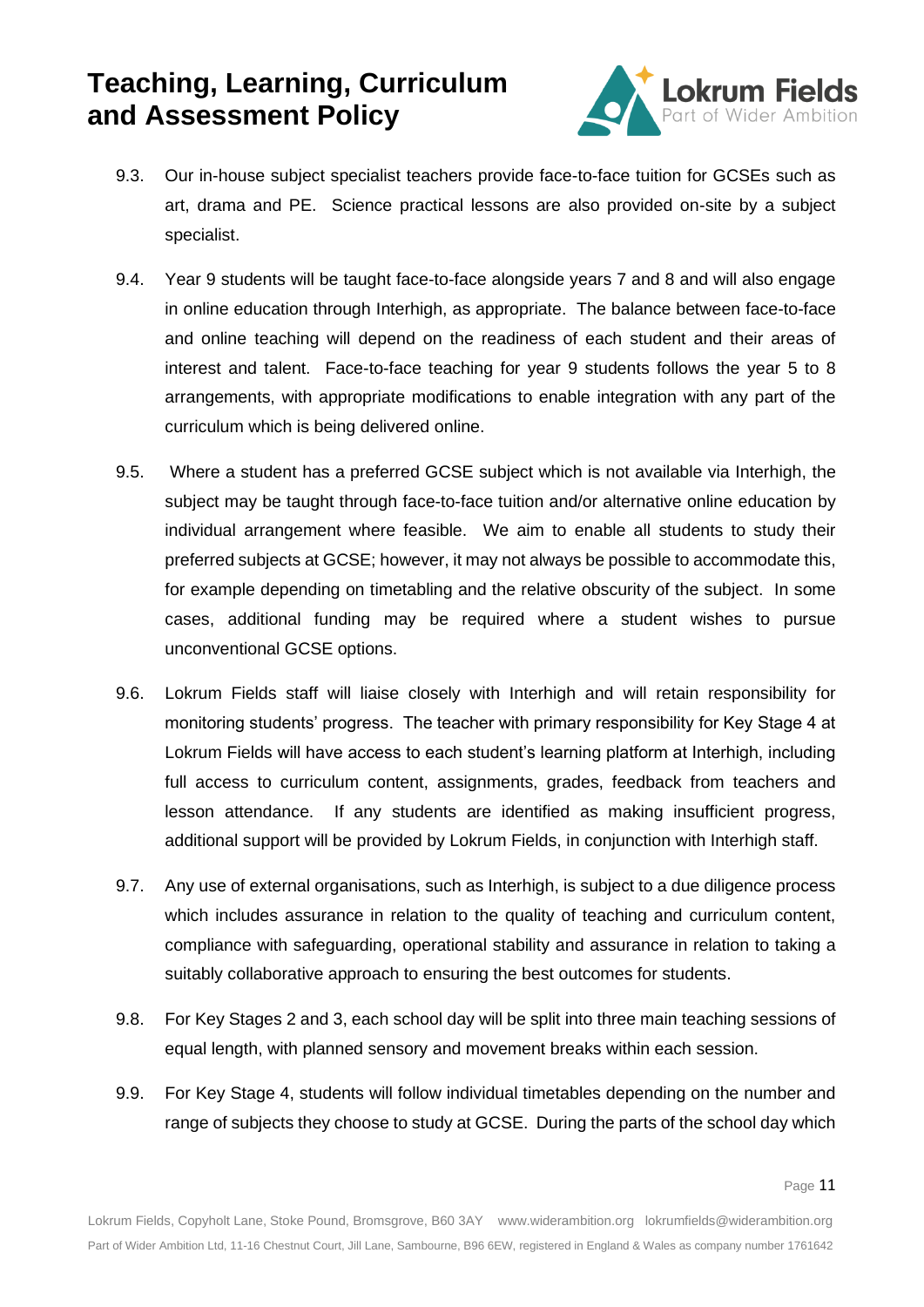

are not allocated to online learning, students will be supported to: complete "Apply" (selfstudy) tasks which are set by InterHigh in each subject; engage in therapy; and access the wider curriculum such as PE, learning in the outdoors, cookery and music tuition.

- 9.10. Where possible, InterHigh lessons will be timetabled to occur within our normal school day. Where lessons are timetabled for outside the school day, students will have the option of accessing the lessons in real-time from home or accessing the lesson recordings and/or resources with the support of Lokrum Fields staff during the school day.
- 9.11. All students will be provided with a morning and a lunchtime break, which will be supervised and guided by our teaching and support staff to enable integrated therapy and learning to continue during relaxation times.
- 9.12. Break and lunch times for students in years 10 and 11 will vary depending on their individual timetables; nevertheless, we will ensure students are appropriately supported and that socialising is appropriately facilitated during their breaks.

#### **10. Classrooms**

- 10.1. Classrooms will be organised so that students have full access to resources and equipment – they will be provided with a rich and varied learning environment.
- 10.2. All classrooms are clean and clutter free.
- 10.3. All classes make use of visual timetables and calendars which are designed to help students to make sense of their day. Where appropriate, these may be electronic in the interests of keeping the environment calm and clutter-free.
- 10.4. Staff aim to build the self-esteem and confidence of students through their time in the classrooms so that they feel equipped to address new challenges.
- 10.5. Lokrum Fields offers students a variety of furniture across the building, including a choice for the desk and seat in their classroom workspace, to ensure their comfort and to meet individual needs.
- 10.6. A varied selection of notebooks, exercise books, paper, folders, pens, and pencils is available for students to use for recording their work so that they can avoid using materials which they may associate with previous negative experiences.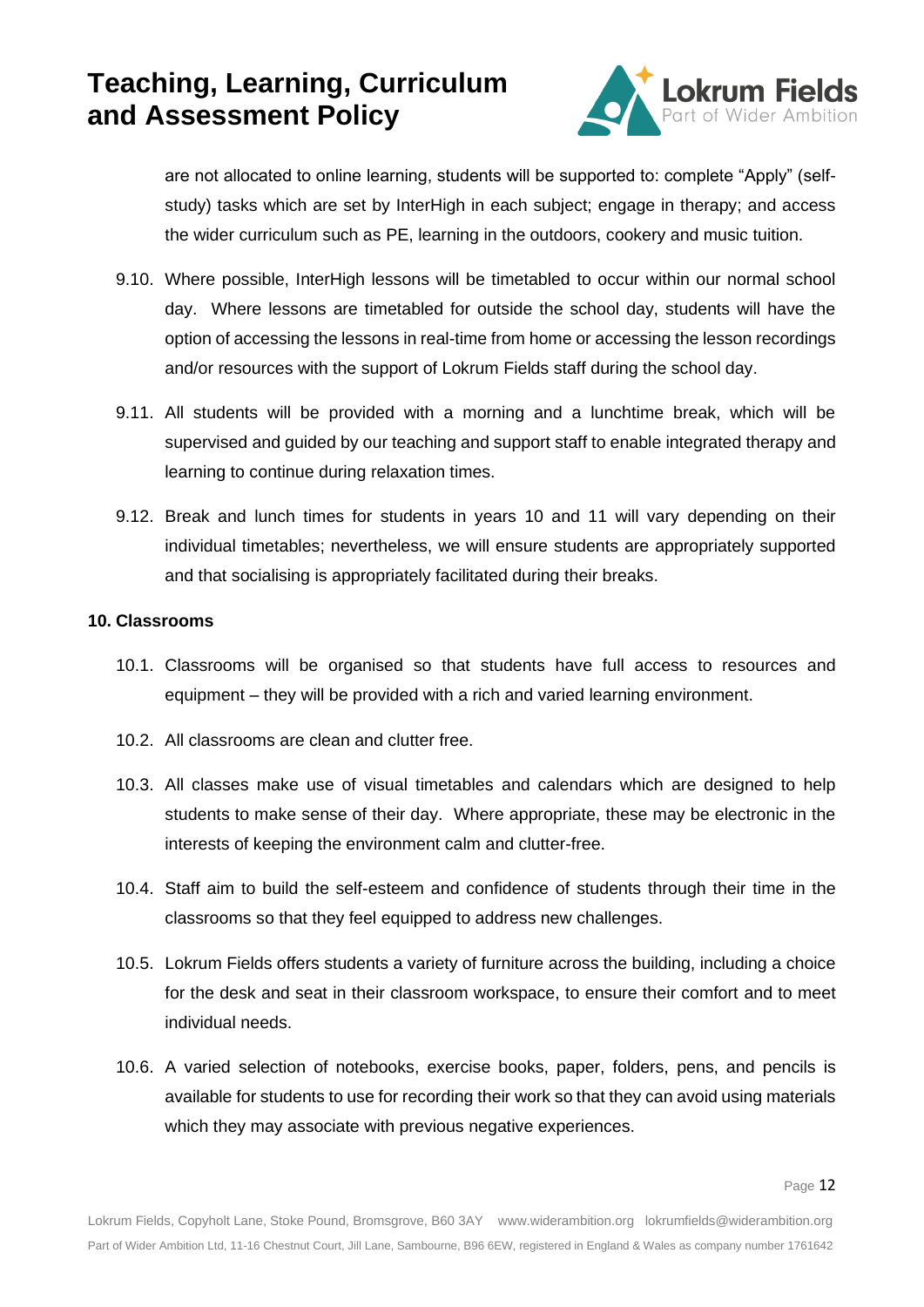

#### **11. Remote access to education**

- 11.1. Lokrum Fields recognises that there may be times when a student is unable to access education on site, for example due to a requirement to self-isolate.
- 11.2. All reasonable endeavours are used to provide access to education for students who are unable to attend Lokrum Fields. It is our intention and expectation that the quality of education accessed by these students should be comparable to the quality of education accessed by students who are on site.
- 11.3. Teachers will, as standard practice, consider provision for off-site students when creating lesson plans. Copies of any presentations, video clips etc which are intended for use in the lesson will routinely be made available in a way which can be accessed remotely at short notice. Where planned lesson activities are not of a nature which can be accessed in an equivalent manner through remote learning, teachers will identify and plan alternative accessible tasks which can be made available via technology at short notice.
- 11.4. Students will have regular on-site use of the technology (hardware and software) through which they would access learning remotely if they become unable to attend. Teachers will plan regular activities to ensure students are familiar with the technology and to facilitate independent use. Family activities and parent information sessions will also be used to equip parents to provide students with support for remote learning as appropriate.
- 11.5. Lesson plans and curriculum resources will be held centrally on the school systems. Plans will be sufficiently detailed to ensure another member of staff can deliver the planned activities effectively and with minimal disruption for students in the event of a member of staff being absent.
- 11.6. Lokrum Fields recognises that students are likely to need additional support when accessing curriculum content remotely. It is our intention that this support will primarily be provided through online communication with school staff, for example through a mixture of email, secure online chat and video calls, as appropriate in light of each student's needs.
- 11.7. Where students are accessing learning remotely, wherever appropriate we will facilitate an online video call with the student at the start of each morning and afternoon session. During the call, we will endeavour to address any concerns, provide the student with a clear plan for the day, introduce the lesson content and assist them with starting the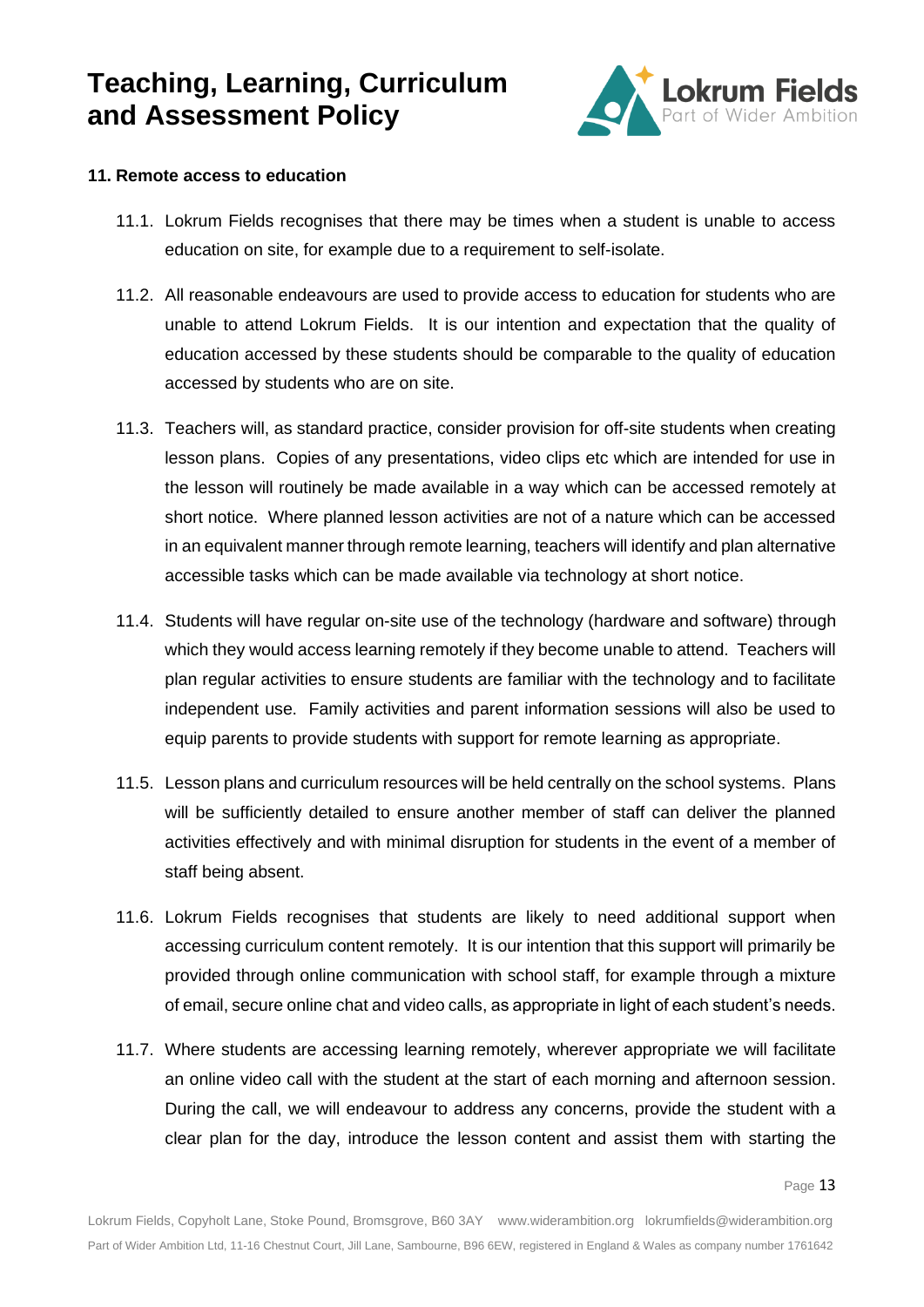

assigned tasks. Students will be provided with a clear and simple method of requesting additional support in between these calls.

- 11.8. Work which is completed remotely and submitted online will be acknowledged promptly and feedback will be provided in a manner which is equivalent to the way in which feedback is provided to on-site learners.
- 11.9. We recognise that students who are learning remotely may require more individual support from staff than they would if they were on-site. We will allocate staffing as appropriate with the intention of providing equality of access to education and prioritising the wellbeing of all students.
- 11.10.We recognise that some students who are accessing learning remotely may require additional support from parents. We will work closely with families to agree a manageable way of enabling students to participate in lessons as fully as possible, while also being understanding of any conflicting priorities faced by parents. Where parents are not available to provide additional support during school hours, we will provide sufficient guidance to ensure curriculum content can be accessed at a time which is more convenient for the family.
- 11.11.Wherever practicable, students who are accessing learning remotely will be encouraged to participate in group activities with on-site learners, through the effective use of technology.
- 11.12.Therapeutic support for students who are learning remotely will be provided either through individual sessions with therapists or by enabling students to access group sessions remotely. Students who are on-site may, if appropriate, be encouraged to login to a shared group video call while at Lokrum Fields, in order to enable all students to experience the group therapy session in a similar way.
- 11.13.Our therapy team will liaise with families as appropriate, for example to provide families with guidance on how to meet a student's sensory and communication needs in relation to remote learning.

#### **12. Curriculum content**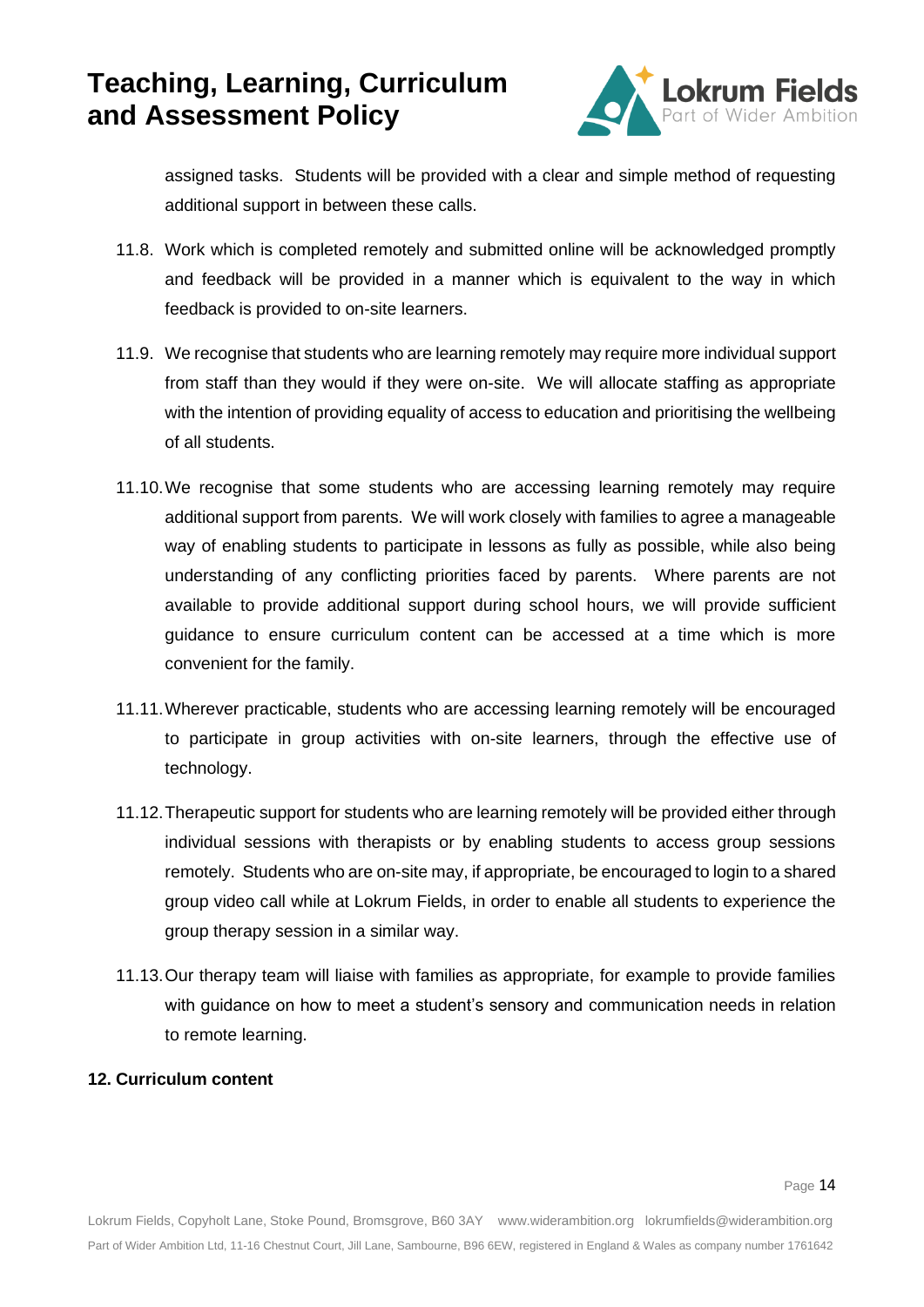

12.1. Every student will have access to the following curriculum subjects, with Key Stage 4 students having a choice of iGCSEs including those shown below:

| <b>Key Stage Two</b>                                | <b>Key Stage Three</b>                                   | <b>Key Stage Four</b>            |
|-----------------------------------------------------|----------------------------------------------------------|----------------------------------|
| Maths                                               | Maths                                                    | Maths iGCSE                      |
| English                                             | English                                                  | <b>English Literature iGCSE</b>  |
| Science                                             | Science                                                  | English Language iGCSE           |
| History                                             | History                                                  | <b>Biology iGCSE</b>             |
| Geography                                           | Geography                                                | <b>Chemistry iGCSE</b>           |
| <b>RE</b>                                           | <b>RE</b>                                                | Physics iGCSE                    |
| Languages                                           | Languages                                                | French iGCSE                     |
| <b>Music</b>                                        | <b>Music</b>                                             | German iGCSE                     |
| Art                                                 | Art                                                      | Spanish iGCSE                    |
| Design and Technology                               | Design and Technology                                    | <b>History iGCSE</b>             |
| <b>Physical Education</b>                           | <b>Physical Education</b>                                | Geography iGCSE                  |
| PSHE - Relationships and<br><b>Health Education</b> | PSHE – Sex, Relationships and<br><b>Health Education</b> | <b>Religious Education iGCSE</b> |
| Drama                                               | Careers                                                  | <b>Film Studies iGCSE</b>        |
| Computing                                           | Drama                                                    | <b>Psychology GCSE</b>           |
|                                                     | Computing                                                | <b>Computer Science iGCSE</b>    |
|                                                     |                                                          | <b>Business iGCSE</b>            |
|                                                     |                                                          | Art GCSE                         |
|                                                     |                                                          | Home Cooking Skills - BTec       |
|                                                     |                                                          | <b>Physical Education</b>        |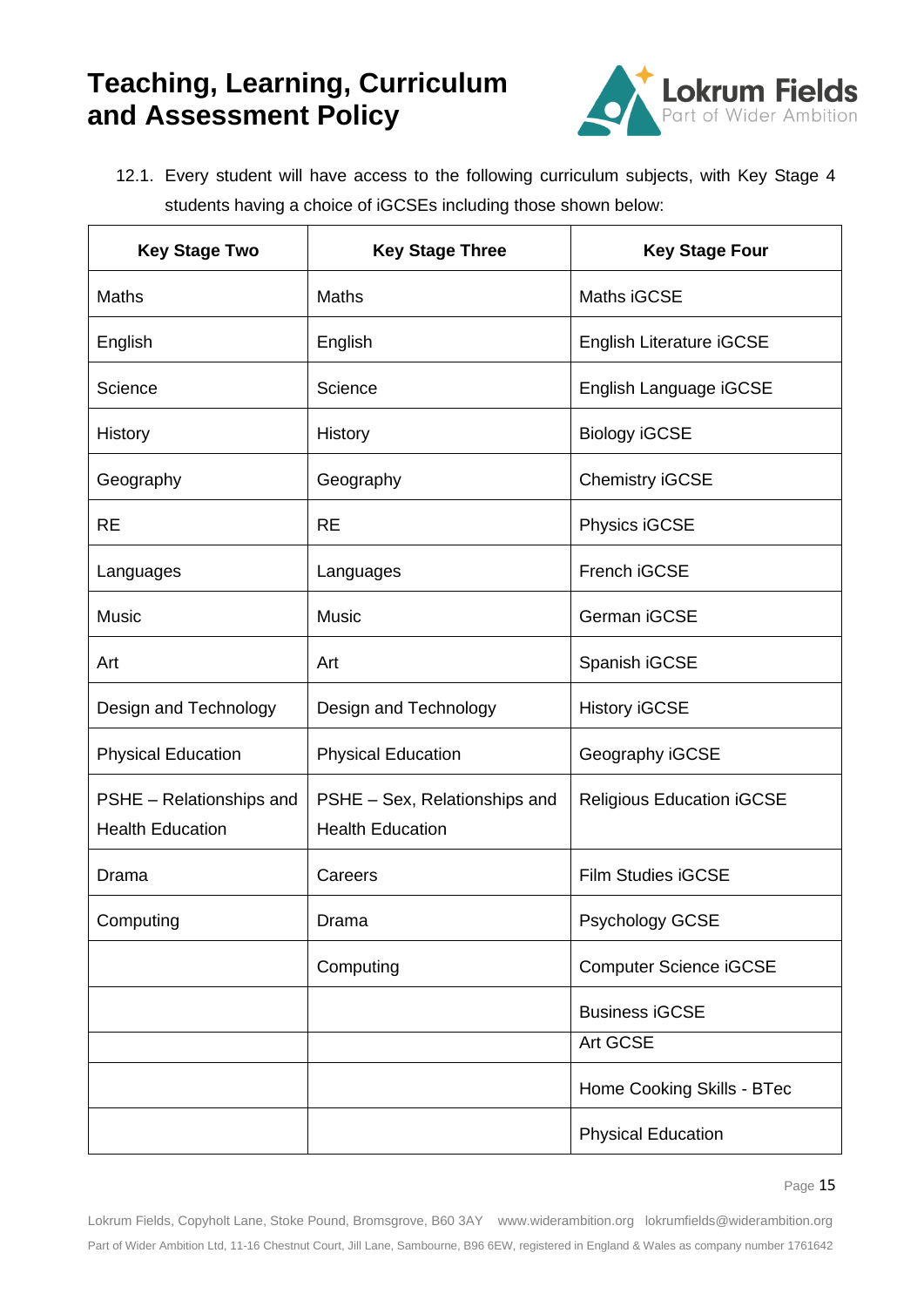

|  | PSHE - Sex, Relationships<br><b>Health Education</b> |
|--|------------------------------------------------------|
|  | Careers                                              |
|  | Duke of Edinburgh's Award                            |

- 12.2. Our curriculum content is planned to ensure that students in all age groups acquire speaking, listening, literacy and numeracy skills. Students who use online learning are supported to communicate both through online chat and via their microphone and headset, as well as collaborating directly with any peers at Lokrum Fields who are studying the same subject.
- 12.3. Students in all age groups are encouraged to read for pleasure, as well as to directly support the curriculum. We maintain a well-stocked library across our learning and relaxation areas, and we provide other means of accessing reading material (for example, online and through magazines) to reflect the interests of students. We are mindful of the vulnerabilities of our students and will avoid exposing students to literary material which may exacerbate their vulnerabilities, while still ensuring a wide range of materials expressing a variety of world views is available.
- 12.4. In years 5 to 8/9, a holistic approach is used to teach science, humanities, languages, art, music and computing primarily through topic-based learning. Our curriculum plans ensure that the topics allow for appropriate breadth and depth of study in each subject area, as informed by the National Curriculum. Teachers assess progress in each subject area to ensure that the topic-based approach is working effectively. Additional subjectspecific exposure is provided via planned workshops, for example focussing on science experiments, cookery and drama, which will further embed the topic-based learning.
- 12.5. The topic-based learning will be personalised to reflect students' preferred mode of engagement, while carefully giving them exposure to other methods of engagement. For example, students studying the same topic may be engaged in a variety of activities including research, factual writing, creative writing, design and technology, drama etc. This personalised approach is designed to encourage students' self-motivation and interest in their work, while encouraging students to actively share their output with their peers will develop presentation skills and broader horizons.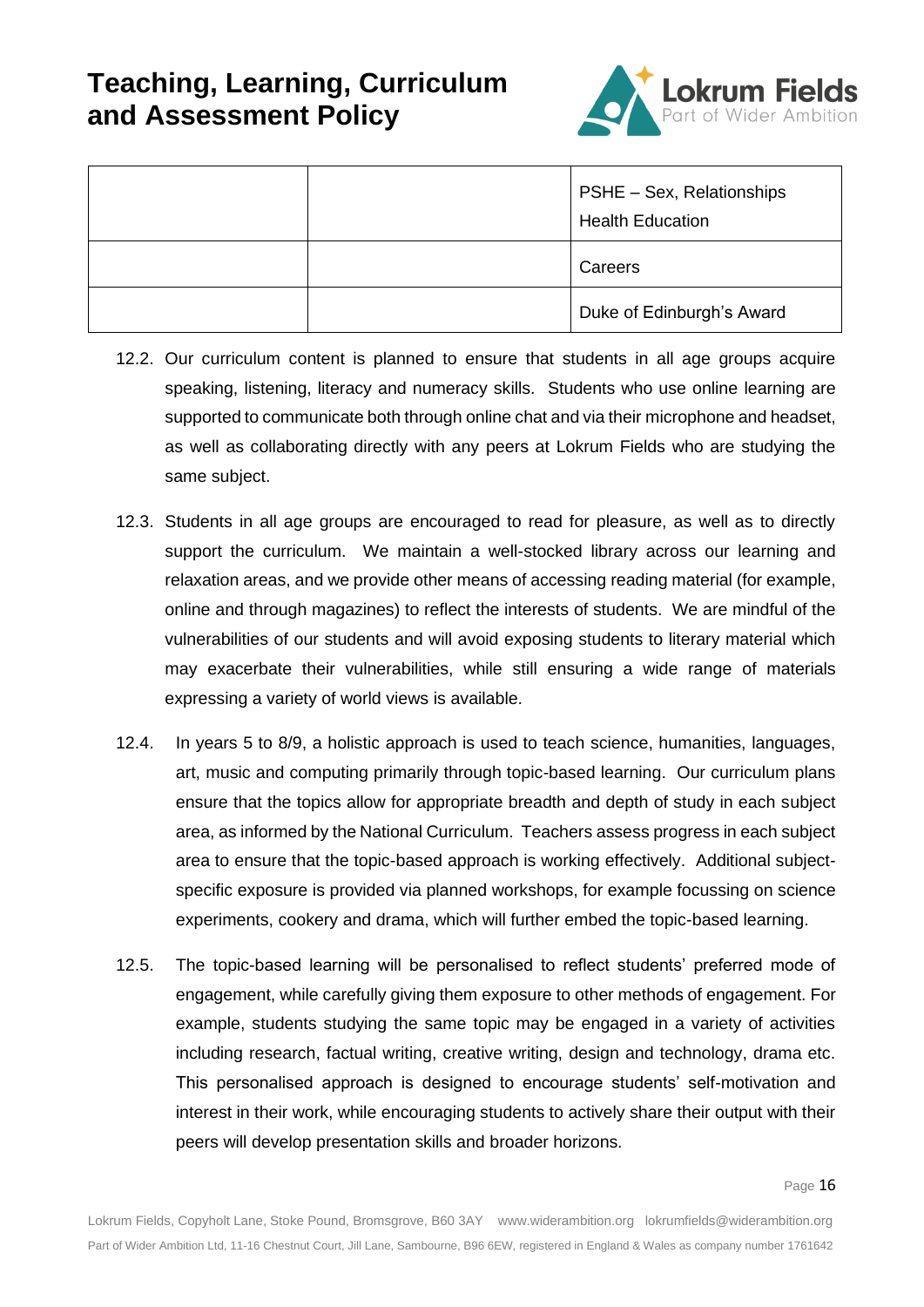

- 12.6. The topic-based learning includes highlighting areas of interest in our local surroundings and encourages students to become more aware of, and involved in, their community. Students are also encouraged to take on age-appropriate responsibilities, for example in relation to care of school animals or organising resources, and to develop an understanding of how they can continue to make a contribution to society.
- 12.7. Conversations and debate relating to curriculum subjects and everyday life are encouraged and facilitated through integrated speech and language therapy, which is applied throughout the day including during transition and relaxation times. Students are encouraged to develop skills of cooperation and self-advocacy, to understand and engage in democracy, to form independent views through exposure to balanced and impartial information, and to appreciate the way in which rights can be protected through the independence of the judiciary and the accountability of Parliament.
- 12.8. In years 5 to 8/9, Fridays are devoted to activity-based learning, with a particular emphasis on learning in the outdoors, PE, life skills and engagement with the wider community.
- 12.9. PE is carefully planned to reflect students' interests and encourage new skills, with a wide range of sports being offered. Across the academic year, students will have exposure to individual and team activities and to both indoor and outdoor sports. PE options at Lokrum Fields will not discriminate by gender. In the event that participation in a third-party competition, for example, is gender-specific, a comparable activity will be made available for students of the other gender.
- 12.10. In years 5 to 8/9, RE and PSHE are taught through a combination of discrete lessons (with PHSE taught weekly), break-time activities (including planned visits from a wide range of external speakers), therapeutic input and group discussions which are informed by our therapy team. The PSHE curriculum has particular regard to the protected characteristics set out in the Equality Act 2010 and to the needs and vulnerabilities of our students.
- 12.11. Lokrum Fields has a Christian ethos which informs our underlying values and our times of collective reflection, prayer and worship. We ensure that RE shows respect for people of all faiths and those with no personal belief. We aim to equip students to consider key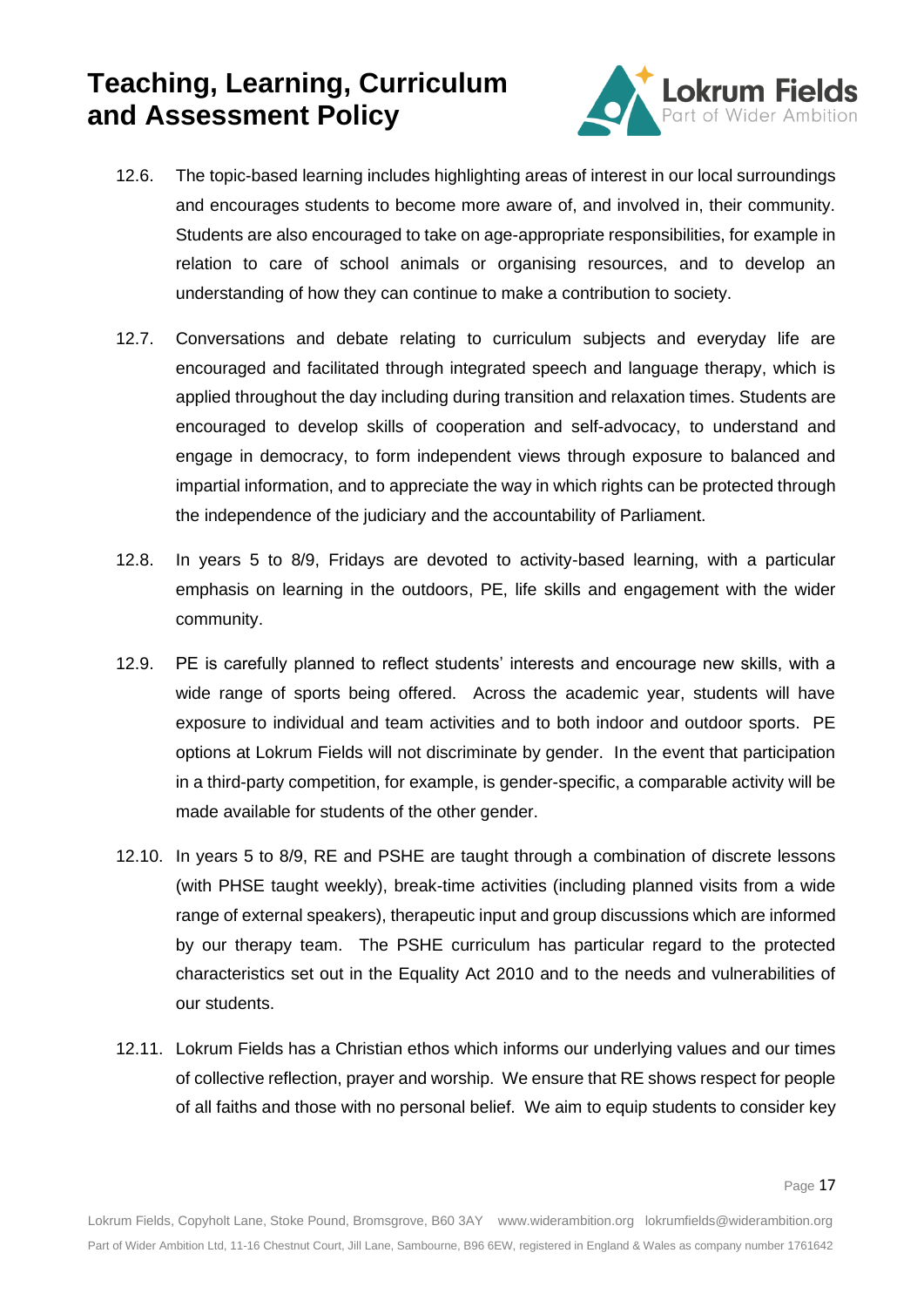

life issues. including being able to form and develop their own views in relation to spirituality.

- 12.12. For years 9/10 to 11, we will liaise closely with Interhigh to ensure that the curriculum delivery is effective for all of our students who are accessing online learning, including regularly providing Interhigh with specific information about our students' needs and providing feedback.
- 12.13. All students who are accessing aspects of the curriculum online will receive high quality on-site support to adapt curriculum materials for their particular needs, to embed understanding and to facilitate developing independence.
- 12.14. Students in years 9 to 11 who are accessing Interhigh may have timetabled online lessons on Friday mornings but will engage in 'Lokrum Fridays' in the afternoons.
- 12.15. Students in years 10 and 11 will be encouraged to maintain appropriate breadth in their choice of GCSEs while also being permitted to tailor their GCSE options towards their areas of strength and personal interest.
- 12.16. The number of GCSEs taken by our students will depend on their individual needs and preferences. Our starting point is that students at Lokrum Fields should be able to achieve the same level of GCSE success as their mainstream peers. All students will be provided with information about the importance of gaining GCSEs in Maths and English. Students are encouraged to study Maths and English at GCSE wherever appropriate. However, where studying Maths or English GCSEs at Lokrum Fields would present a significant barrier to attendance, wellbeing or achievement, and where the student has identified post-16 provision which does not require Maths and English GCSE passes in its entry criteria and which will facilitate later GCSE entry for these subjects, we will enable students to develop their Maths and English skills in other ways rather than insisting on GCSE entry at Lokrum Fields.
- 12.17. Students will be provided with careers information in advance of choosing their GCSEs and will be assisted to select GCSE courses which are consistent with any existing career plans while also allowing breadth of opportunity.
- 12.18. Careers guidance is presented in an impartial manner and is intended to broaden students' perspectives, enable them to make informed choices about further education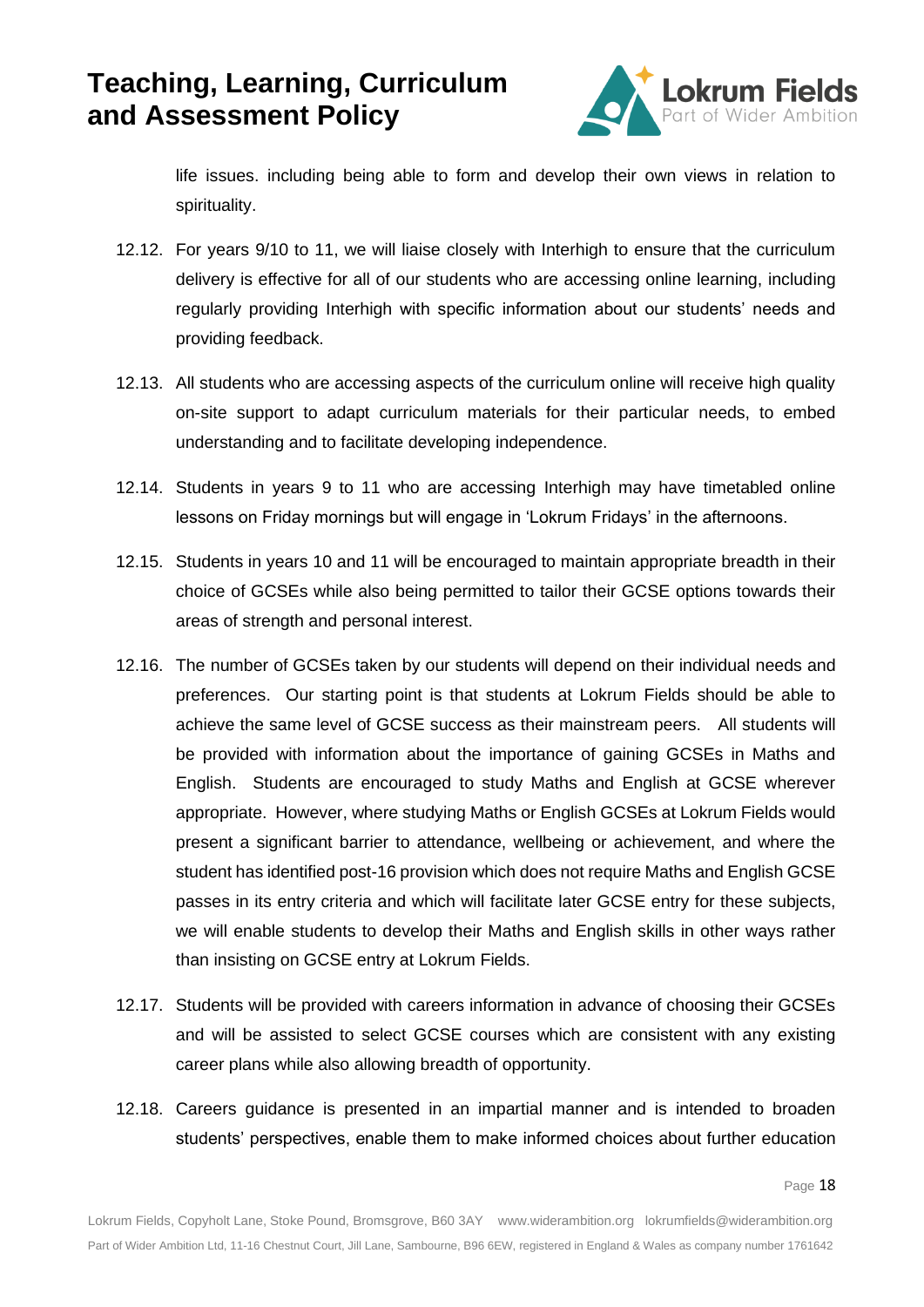

and encourage them to reach their full potential. Careers guidance is supported through visits from external speakers from various professions and through carefully planned work experience.

- 12.19. In the event that a student's choice of GCSEs does not provide experience in a particular aspect of education (linguistic, mathematical, scientific, technological, human, social, physical, aesthetic or creative), we will ensure that the student has exposure to the missing element through the wider on-site curriculum, including during our relaxation and outdoor learning times.
- 12.20. Students in years 10 and 11 may access PSHE via an InterHigh tutor group, depending on timetabling and individual needs. Where this applies, we will supplement this mainstream PSHE with an on-site focus on protective behaviours, ensuring the needs and vulnerabilities of our students are specifically addressed.

#### **13. Marking**

- 13.1. Lokrum Fields uses marking to recognise students' successes and efforts.
- 13.2. Teaching staff use marking to inform the next steps of a student's learning journey, promote progress, identify areas for improvement, and challenge and motivate the student through the setting of targets.
- 13.3. The type of feedback provided may differ depending on students' ages and individual needs, however a consistent approach is implemented across Lokrum Fields.
- 13.4. Lokrum Fields encourages students to perceive marking as a positive method of communication. Where marking on a student's work may cause distress to a student or prevent them from using it for revision, staff will work with the student to either find a different method of marking and feedback (eg by only marking in the margin, using postit notes, or by marking a photocopy or electronic version) or facilitate the student rerecording the work with the appropriate corrections.
- 13.5. The Lokrum Fields approach to marking is as follows:
	- 13.5.1.Feedback and marking are written in green
	- 13.5.2.Correct work is marked with a tick.
	- 13.5.3.Incorrect work is not crossed out, but indicated with a 'O', meaning 'to be revisited'.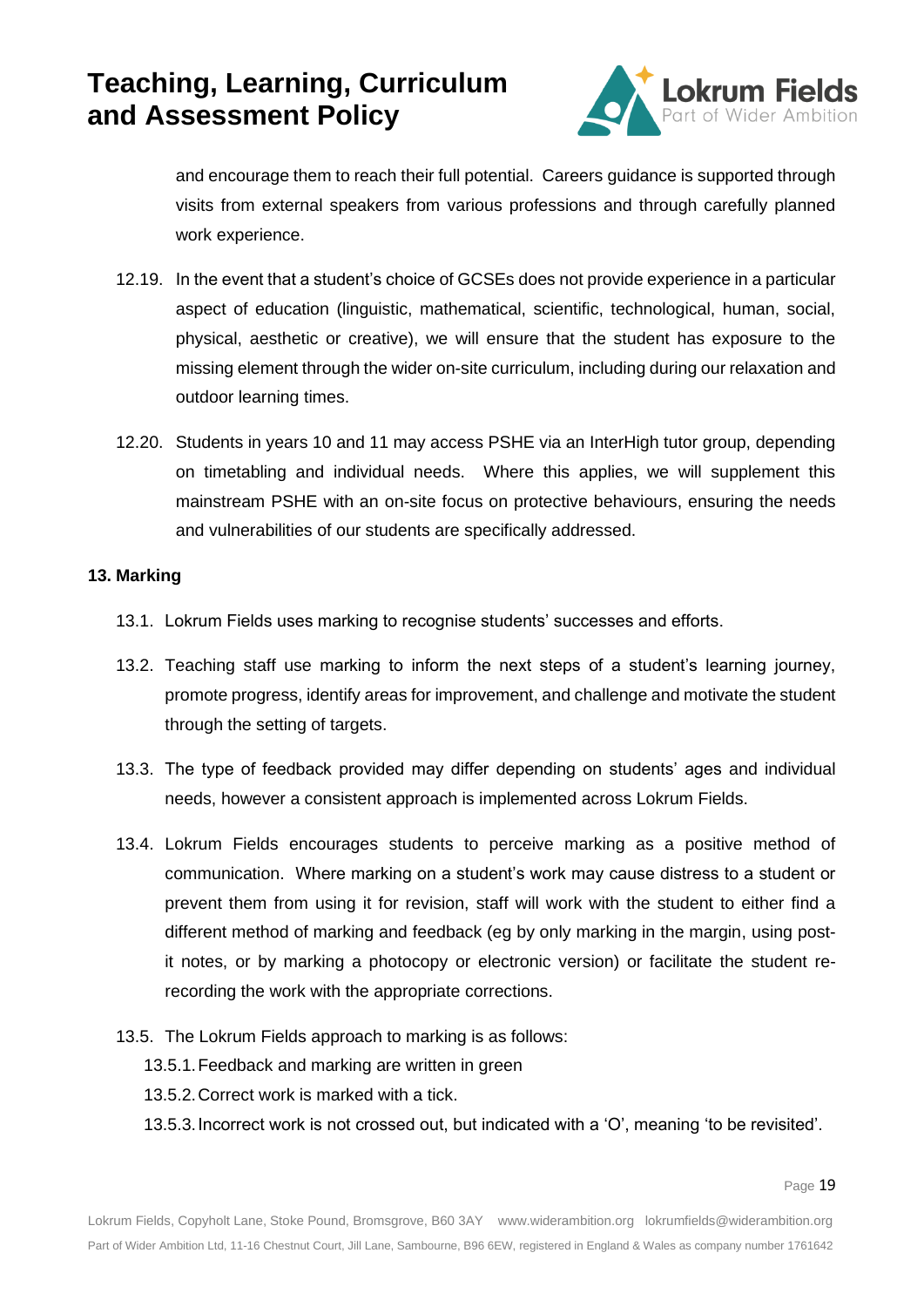

- 13.5.4.Spellings and punctuation are routinely corrected except where this is considered likely to be detrimental to a student achieving the learning objectives or the student's self-esteem.
- 13.5.5.Staff identify positives of work, even incorrect work, through comments.
- 13.5.6.Feedback will always include positive dialogue and advice.

### **14. Ambition Pathways**

- 14.1. An Ambition Pathway is developed for each student to help plan, monitor, and evaluate their progress across all areas of their development.
- 14.2. Ambition Pathways outline individual students' targets which are different from or additional to those set for all students.
- 14.3. The outcomes from each student's individual EHC Plan are included in their Ambition Pathway to aid the development of short-term targets and implementation of appropriate support.
- 14.4. Ambition Pathway targets are set as part of the annual review process.
- 14.5. All Ambition Pathway targets are SMART (specific, measurable, agreed upon, realistic and time-related).
- 14.6. Progress towards Ambition Pathway targets and EHCP outcomes is monitored on an ongoing basis and recorded in the Ambition Pathway.

### **15. Reporting and assessment**

- 15.1. The following definitions apply for the purposes of this policy:
	- 15.1.1. Assessment: Activities undertaken by students that assess their skills, knowledge and understanding, which provide information to use as feedback, enabling modification of teaching and learning activities to improve achievement, and leading to formative or summative feedback regarding a student's academic progress.
	- 15.1.2. Formative assessment: Any activity which assesses progress throughout the school term and guides teachers in how to modify their teaching to help their students achieve.
	- 15.1.3. Summative assessment: Activities and examinations which formally assess achievement.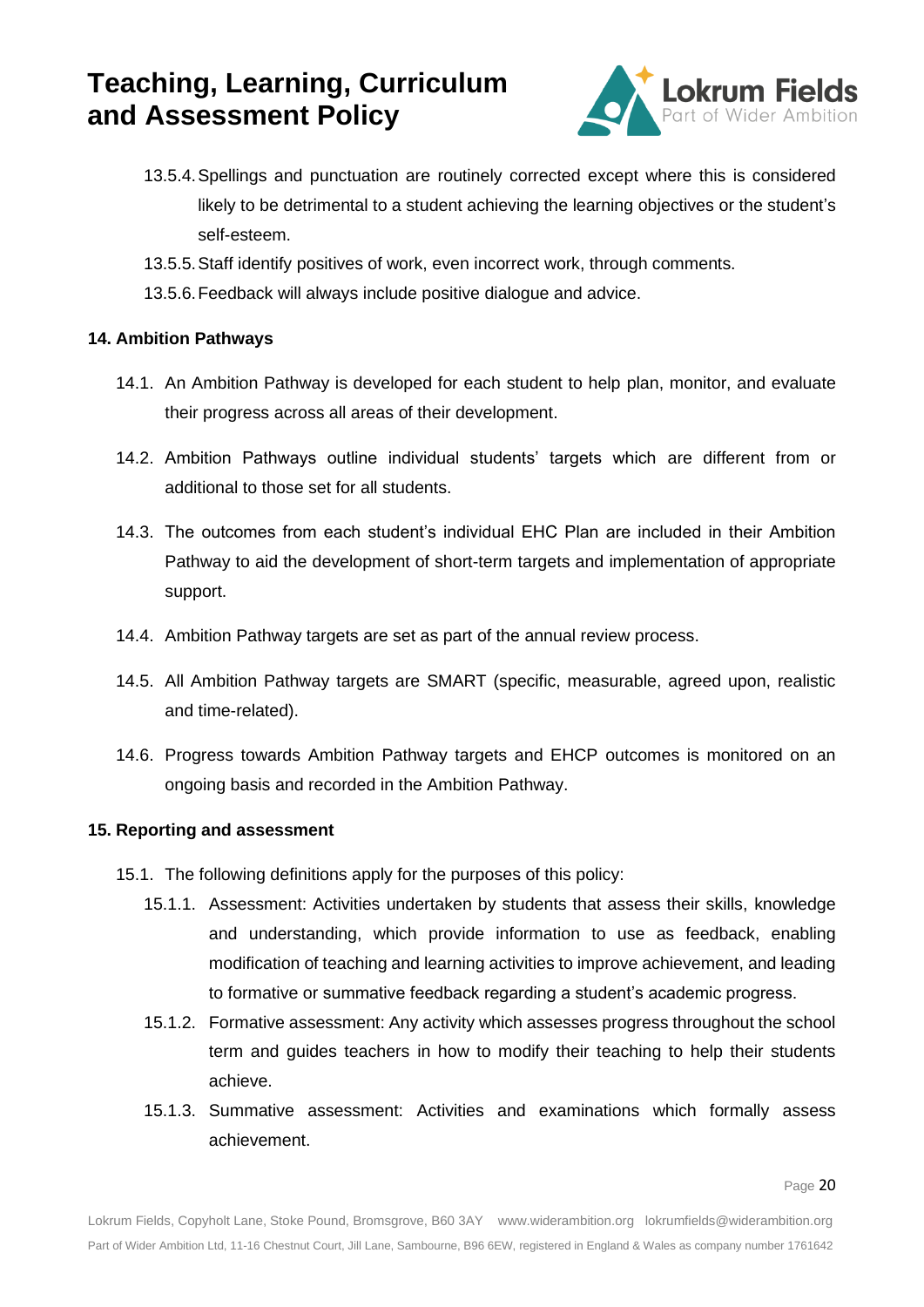

- 15.2. Through reporting and assessment Lokrum Fields endeavours to achieve the following:
	- 15.2.1. Comply with the relevant awarding body's statutory assessment requirements.
	- 15.2.2. Monitor progress and support learning, ensuring that every student is acquiring new knowledge and developing their skills and understanding.
	- 15.2.3. Celebrate the achievements of students and identify areas for development.
	- 15.2.4. Inform students of their progress and provide advice on how to improve.
	- 15.2.5. Guide the planning, teaching, additional support, curriculum development and the creation of resources.
	- 15.2.6. Communicate with parents about students' achievement.
	- 15.2.7. Provide assessment information to ensure continuity when a student changes year group or leaves the school.
- 15.3. The school's assessment processes are used to plan for differentiation within curriculum delivery, to ensure all students can access each lesson, and to inform individual teaching programmes.
- 15.4. All teaching staff have good knowledge of the school's assessment system. Formative assessment takes place every day throughout all lessons. Summative assessment is carried out at planned times during the year, as appropriate.
- 15.5. Teachers and teaching assistants (TAs) provide prompt feedback to our students. Any misconceptions are corrected swiftly, and corrections are reinforced as necessary through supplementary teaching.
- 15.6. Lokrum Fields accesses standardised testing and external examinations as appropriate for the students. Students will have the option at KS2 to complete national assessments.
- 15.7. Students are given ample opportunity to prepare for summative assessments and external examinations, including completing exam-style questions and specimen questions and papers regularly in order to minimise stress surrounding exams.
- 15.8. As far as is practicable, the classroom environment is not changed for summative assessments and external examinations in order to minimise stress and allow students to achieve their full potential.
- 15.9. The attainment and progress of individuals and groups of students are tracked using Classroom Monitor and regularly reviewed and monitored. All assessment data will be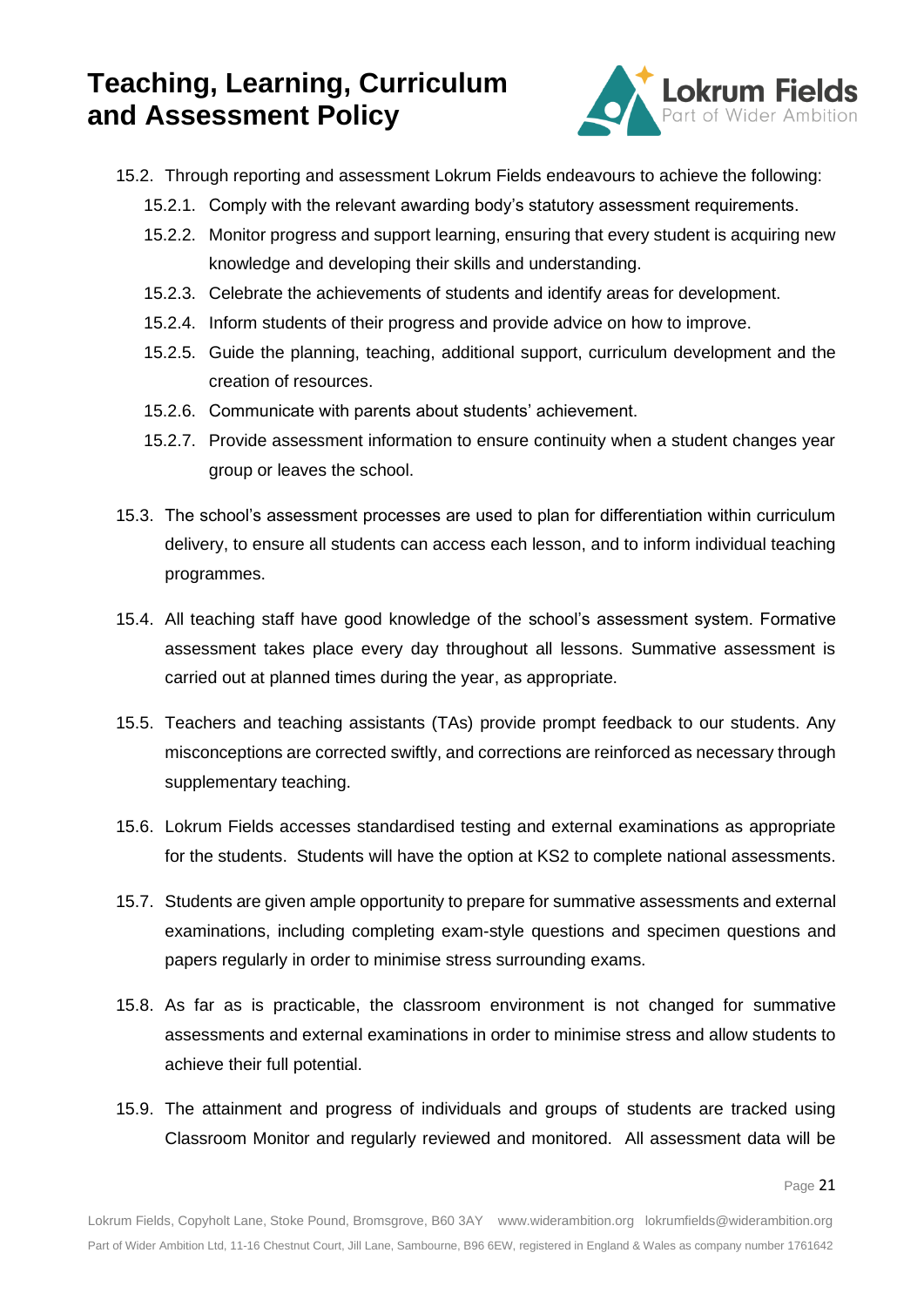

held centrally on Classroom Monitor, except to the extent that it is appropriate for assessment data in relation to online learning to be held at InterHigh. Classroom Monitor stores written, photographic and verbal records evidencing the students' learning journeys while also informing our assessment judgements. Teachers will actively use this data to inform their lesson planning, differentiation and any necessary modification of curriculum plans.

- 15.10.The progress of students who are accessing online curriculum delivery will be actively monitored by an on-site qualified teacher and their progress will inform their ongoing learning path as part of a continuous process, including direct liaison between staff at Lokrum Fields and the InterHigh teachers.
- 15.11.Outcomes from both informal and formal assessments will be reported back to the Headteacher, students and parents at appropriate intervals.
- 15.12.We take a holistic approach to students' progress, recognising both academic progress and progress in other areas relating to their SEND. Progress towards EHCP outcomes and related goals is tracked through each student's Ambition Pathway, which is maintained in co-production with students, parents, staff and therapists.
- 15.13.Parents are invited to attend parents' evenings with the teacher each half term. Parents are also welcome to discuss the progress of their child with teachers or the Headteacher at other times.
- 15.14.Half-termly progress and curriculum engagement information is made available, so that parents are fully informed of the child's engagement with the curriculum and age-related expectations.
- 15.15.A written annual report is provided to parents in the summer term, including the attainment and progress of individual students, in the context of age-related expectations and standardised grades, and in the context of their ambition pathways
- 15.16.Reports promote and provide:
	- 15.16.1. Positive home/school relationships.
	- 15.16.2. Information for parents.
	- 15.16.3. Opportunities for discussion with parents/carers.
	- 15.16.4. In some cases, information for partnership agencies.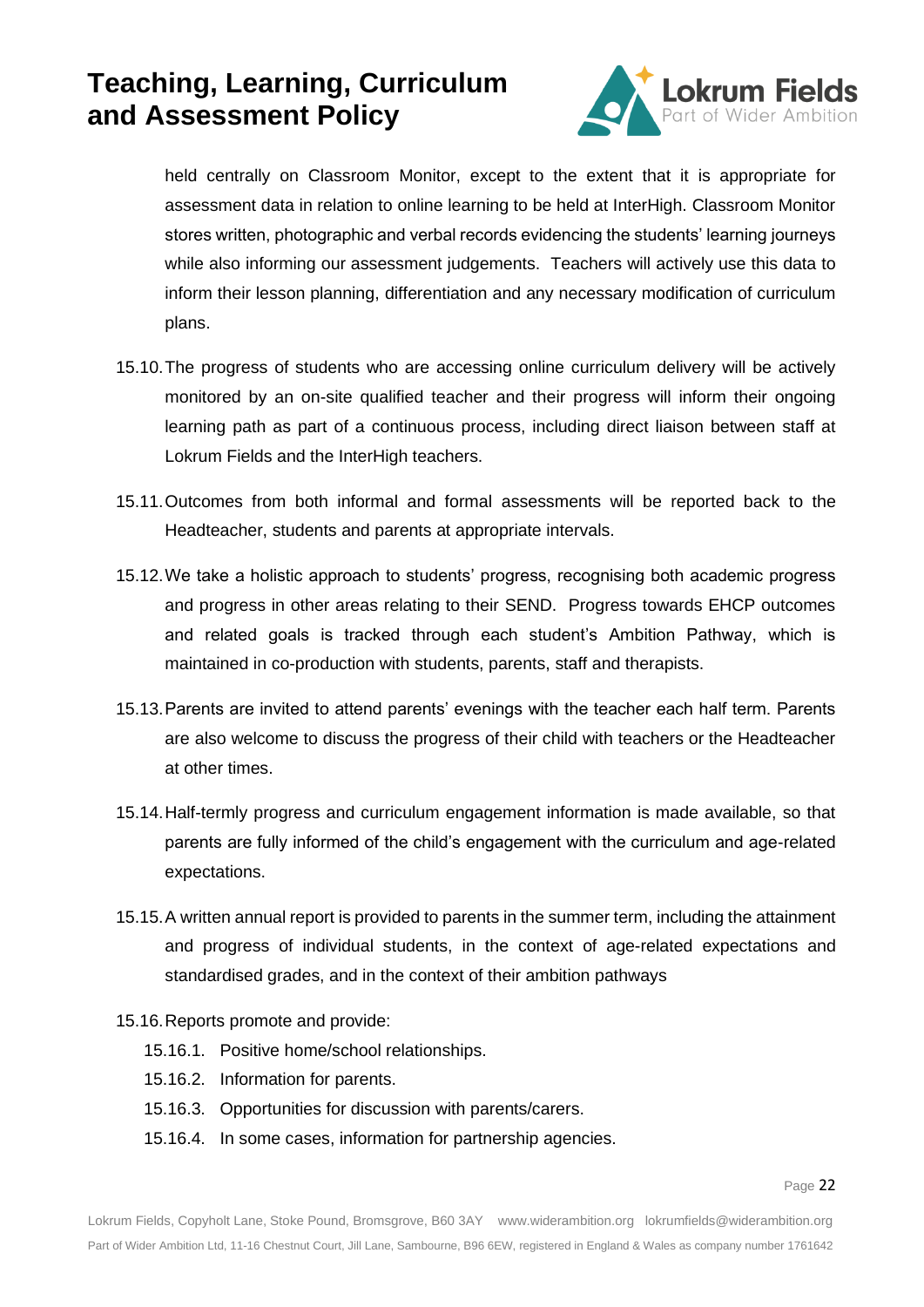

- 15.16.5. Next steps for students.
- 15.17. Assessment of students with EAL will take into account the students' age, length of time in the UK, previous education and ability in other languages.
- 15.18. The Headteacher reports progress to governors on a termly basis, in the form of a Headteacher's report.

#### **16. Enrichment activities**

- 16.1. The school offers students a wide range of trips, visits and activities to enhance their academic learning and personal development.
- 16.2. Trips and off-site activities will be arranged in such a way that they are equally accessible to all eligible students.
- 16.3. Enrichment activities include
	- − Duke of Edinburgh
	- − Learning in the outdoors
	- − Themed lunches
	- − Caring for and interacting with school animals
	- − Cultural and community experiences
	- − Sporting activities
	- − Opportunities to engage in special interests

#### **17. Attendance**

- 17.1. We recognise that many of our students have complex needs and may not be able to attend school from time-to-time. Teachers will make suitable schoolwork available for children for whom this may be beneficial if they are absent for long periods.
- 17.2. Our curriculum planning includes contingency arrangements for students and staff who are affected by Covid-19. We will offer remote learning where appropriate to ensure students who are self-isolating have equivalent access to the curriculum to those who are able to attend.

### **18. Students who have English as an Additional Language ("EAL")**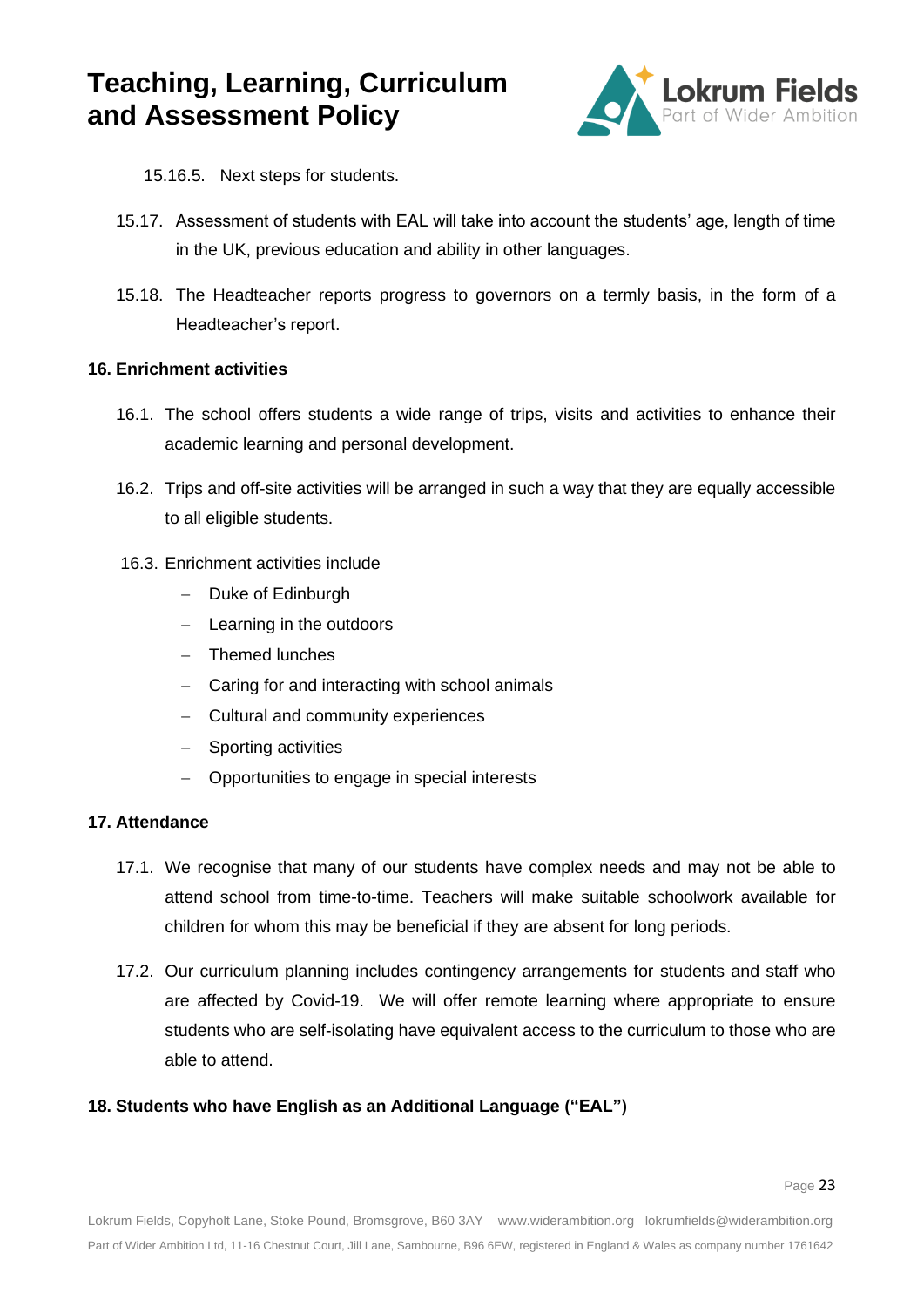

- 18.1. The term EAL is used to refer to students who use a language other than English at home.
- 18.2. Students with EAL may have conversational fluency in English prior to gaining written fluency.
- 18.3. Students at Lokrum Fields will ordinarily have an Education, Health and Care Plan. Therefore, we anticipate that our students will have been in the UK education system for a significant period prior to joining Lokrum Fields. Our approach to helping students who have English as an Additional Language has been developed against this background.
- 18.4. Lokrum Fields welcomes students and families from diverse backgrounds and encourages students to appreciate diversity. We aim to ensure that all students feel welcome and included at Lokrum Fields.
- 18.5. ICT is used routinely at Lokrum Fields and our software includes live translate of both verbal and written language. Staff are trained to make optimal use of this in order to support students' understanding, to facilitate their communication and to liaise with families.
- 18.6. Students will take their school laptops home each day and this will enable parents to access newsletters, for example, using the built-in translate function. Where appropriate, staff will also go through parental information with the student in advance, to help the student pass any important messages to their parents.
- 18.7. We liaise closely with parents on a day-to-day basis and through regular EHCP reviews. Parents are welcome to be accompanied by an appropriate interpreter in any meetings at Lokrum Fields.
- 18.8. Our approach to integrated speech and language therapy includes staff having a focus on pre-teaching and reinforcing topic vocabulary for all students. Students with EAL will benefit from this approach and will receive additional support to understand and pronounce new vocabulary as needed.
- 18.9. Every student's progress is closely monitored, with the aim of identifying and removing any barriers to learning and enabling students to reach their full potential. Where students have EAL, progress monitoring will include actively considering whether language is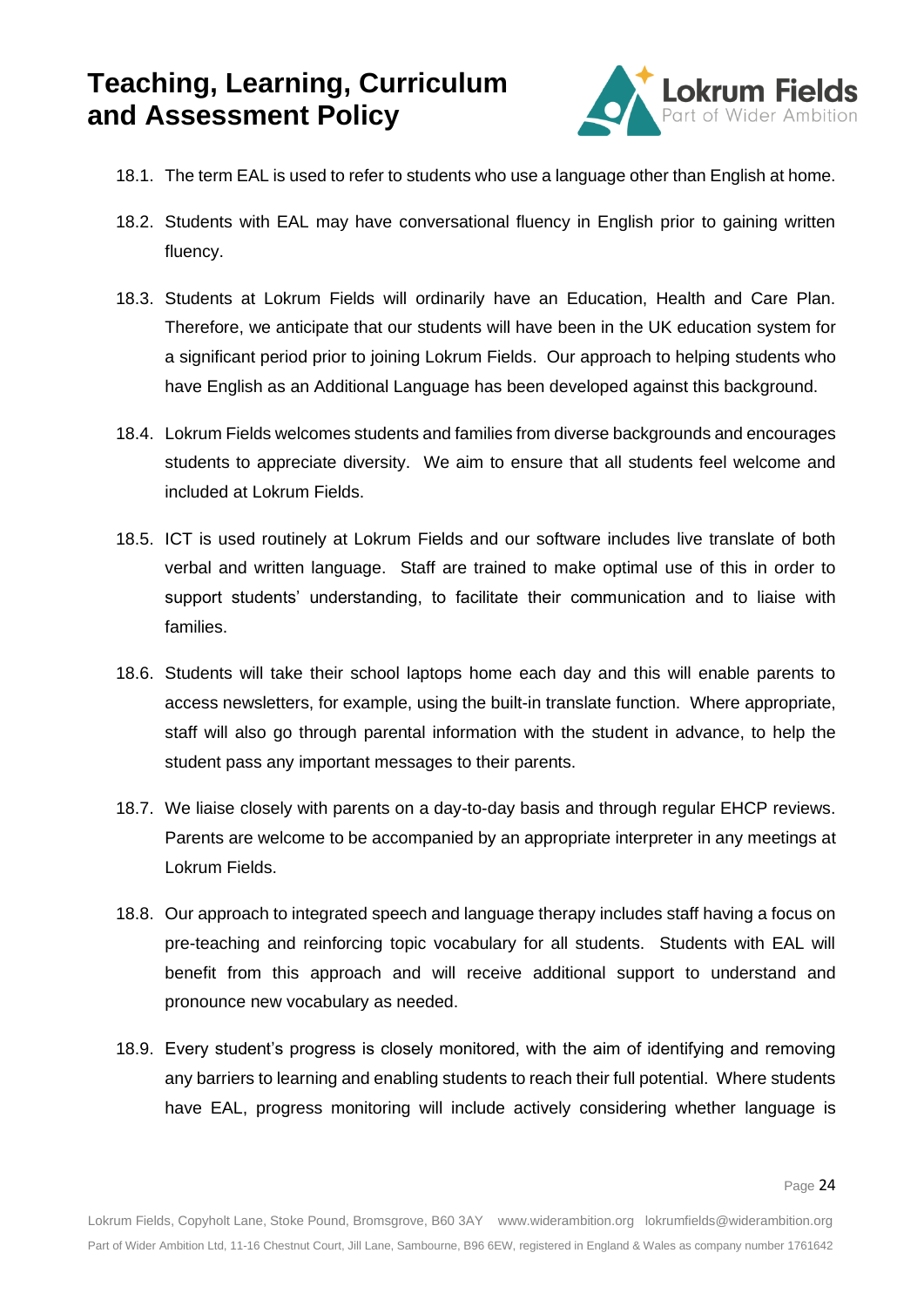

impeding progress and whether any additional support and resources are needed. Advice will be sought from other professionals, including our on-site therapists, as appropriate.

18.10.As part of our approach to identifying each student's skills and providing opportunities for relevant qualifications, we will facilitate students with EAL taking a GCSE or similar in their home language where possible, to recognise the value of being multi-lingual.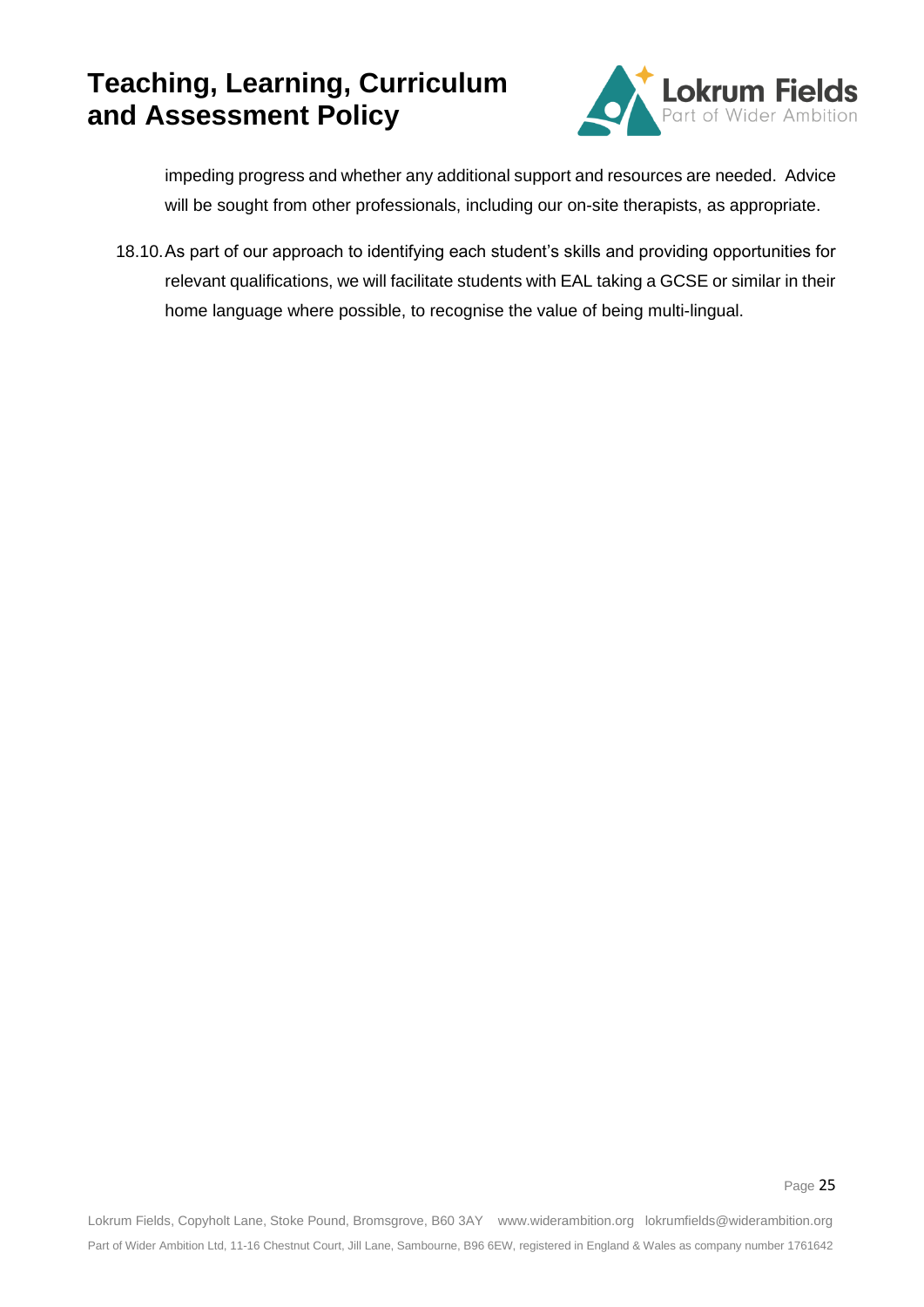

- 1. Why is Interhigh used at Lokrum Fields?
	- 1.1. Interhigh has an established track record of providing live online education to thousands of students each year.
	- 1.2. Interhigh has passed Wider Ambition's due diligence procedures, both in terms of its procedures and in terms of the quality of teaching.
	- 1.3. Lessons are taught by subject specialists who have had SEN training.
	- 1.4. Lessons are taught in real-time, allowing live online chat and verbal interaction between the students and the teacher.
	- 1.5. Lesson resources are available online in advance, allowing for effective pre-teaching.
	- 1.6. Lesson resources remain available online after the lesson, allowing for effective revision.
	- 1.7. Additional resources are available online for each topic, providing further depth for students who have a particular interest in a subject.
	- 1.8. Lessons are recorded, so students who are unable to attend or who need to revisit a topic can re-watch the lessons.
	- 1.9. Students are not on camera and teachers will only manually activate student microphones if a student asks to speak, so lessons are not disrupted by poor behaviour of other students.
	- 1.10. Students can contact the teacher through online chat in the lesson (with a privacy option available) or through email.
	- 1.11. Each subject typically involves one 'lead' lesson and two 'follow' lessons each week.
	- 1.12. The 'lead' lessons are lecture-style, with little student interaction and larger class sizes. This enables students to experience learning alongside a larger number of peers and prepares them for a key aspect of further and higher education.
	- 1.13. The 'follow' lessons are interactive, with small class sizes and opportunities for students to work in very small groups in online break-out rooms. This enables students to form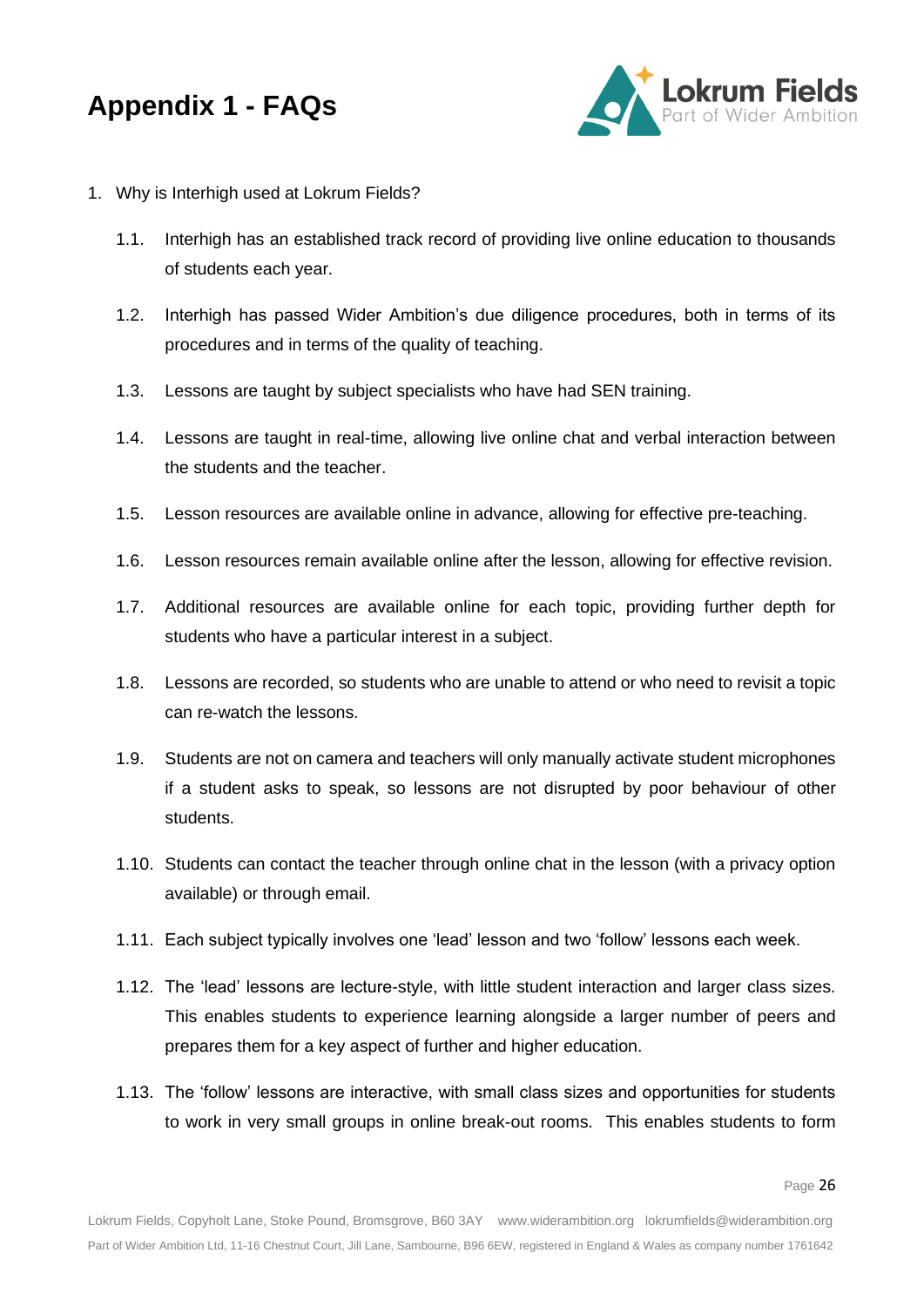![](_page_26_Picture_0.jpeg)

![](_page_26_Picture_1.jpeg)

friendships, to develop confidence in interacting with both neuro-typical and neuro-diverse peers, and to develop leadership and team-working skills.

- 1.14. Students who do not feel ready to interact can access the lessons without being pressured to do so, enabling them to gradually build their confidence.
- 1.15. Students are able to mix and match subjects across year groups, providing flexibility in addressing any gaps in their education and in studying at a higher level in areas of strength.
- 1.16. Interhigh enables Lokrum Fields to support a wider range of GCSEs, allowing students to follow their strengths and interests.
- 1.17. Interhigh provides students with access to broader opportunities, such as art, writing and sporting competitions, involving peers from around the world.
- 2. What is the difference between accessing Interhigh at home or using it through Lokrum Fields?
	- 2.1. We recognise that some students have had previous experiences of online learning, for example during a Covid lockdown, and may have struggled to engage with this. Using Interhigh in the supported environment of Lokrum Fields is very different from students attempting to access online learning from home.
	- 2.2. Students who use Interhigh at Lokrum Fields are supported by high level Teaching Assistants. This support includes, for example:
	- 2.3. Helping students to become familiar with the software and with this method of teaching and learning.
	- 2.4. Liaising with Interhigh teachers with or on behalf of students, ensuring teachers remain aware of our students' needs.
	- 2.5. Reviewing curriculum material in advance and providing additional pre-teaching where appropriate.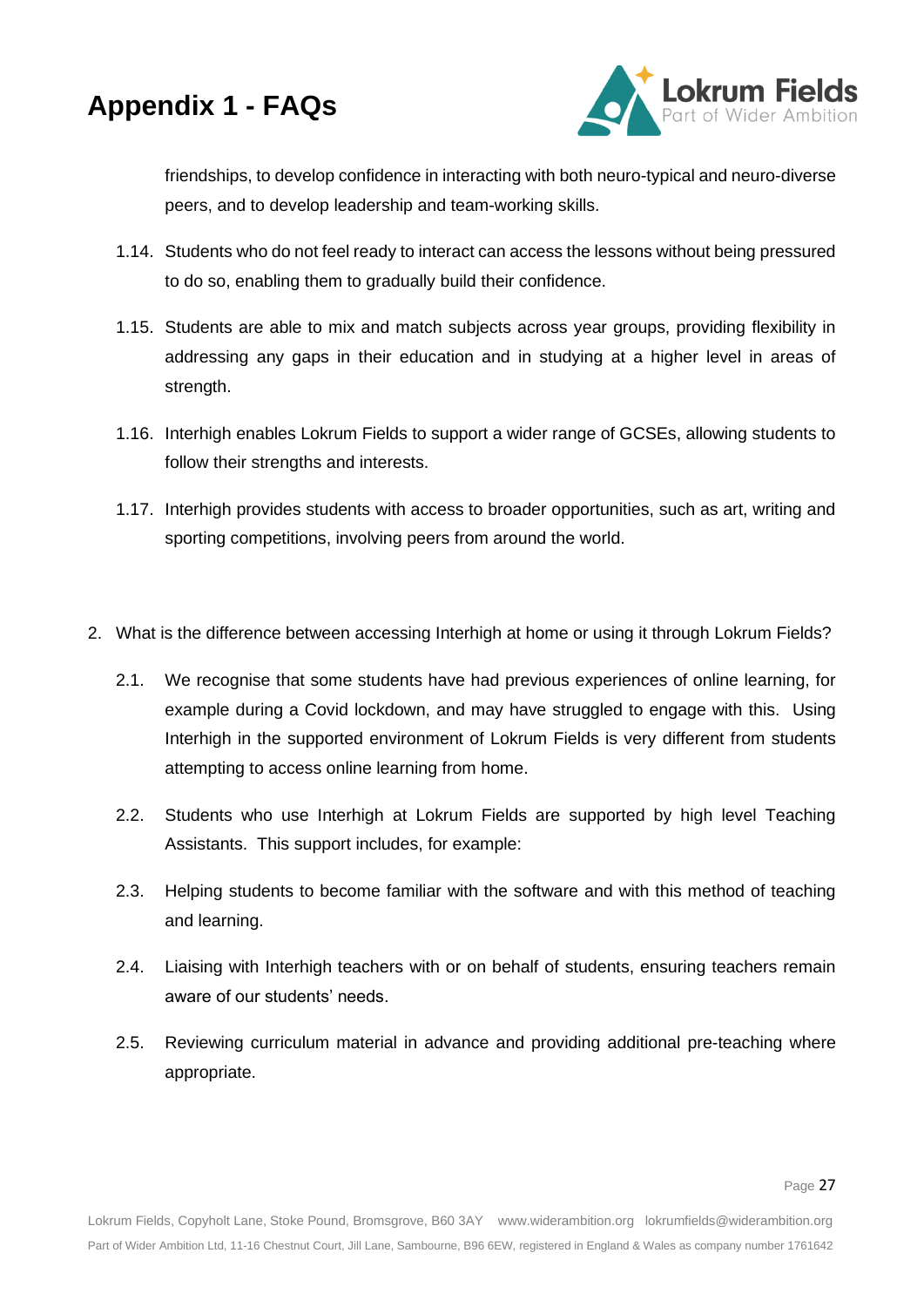![](_page_27_Picture_1.jpeg)

- 2.6. Scaffolding executive function, for example helping students to recognise when they need to login to a lesson or when assignments are due, and helping with downloading, printing, scanning and submitting work.
- 2.7. Being available to directly assist with questions or issues arising during lessons, or to facilitate the student asking questions in class or by email.
- 2.8. Supporting peer interactions during break-out group working.
- 2.9. Assisting with completion of assignments, including facilitating group working where more than one student at Lokrum Fields is following the same Interhigh course.
- 2.10. Reviewing assignment feedback with the students.
- 2.11. Facilitating effective self-regulation, including use of sensory resources and sensory breaks.
- 2.12. Supporting transitions between use of Interhigh and other lessons and activities which are delivered in-house.
- 2.13. Supporting students to catch up on missed lessons using lesson recordings or the online lesson resources.
- 2.14. Providing additional exam practice and familiarisation with exam conditions.
- 2.15. Students have the benefit on our on-site facilities and support from our subject specialists, for example being provided with science practicals in our on-site science lab to reinforce Interhigh learning.
- 2.16. In addition to students' progress and attainment being monitored by the subject specialist teachers at Interhigh, an on-site teacher also reviews their progress and attainment. This enables any issues to be addressed promptly and provides Lokrum Fields with a collated overview across both Interhigh and in-house subjects.
- 2.17. Students who access Interhigh as part of home education are likely to have substantial gaps in their timetable in between lessons, which it can be difficult for them to use optimally. At Lokrum Fields, students follow individual timetables, with gaps between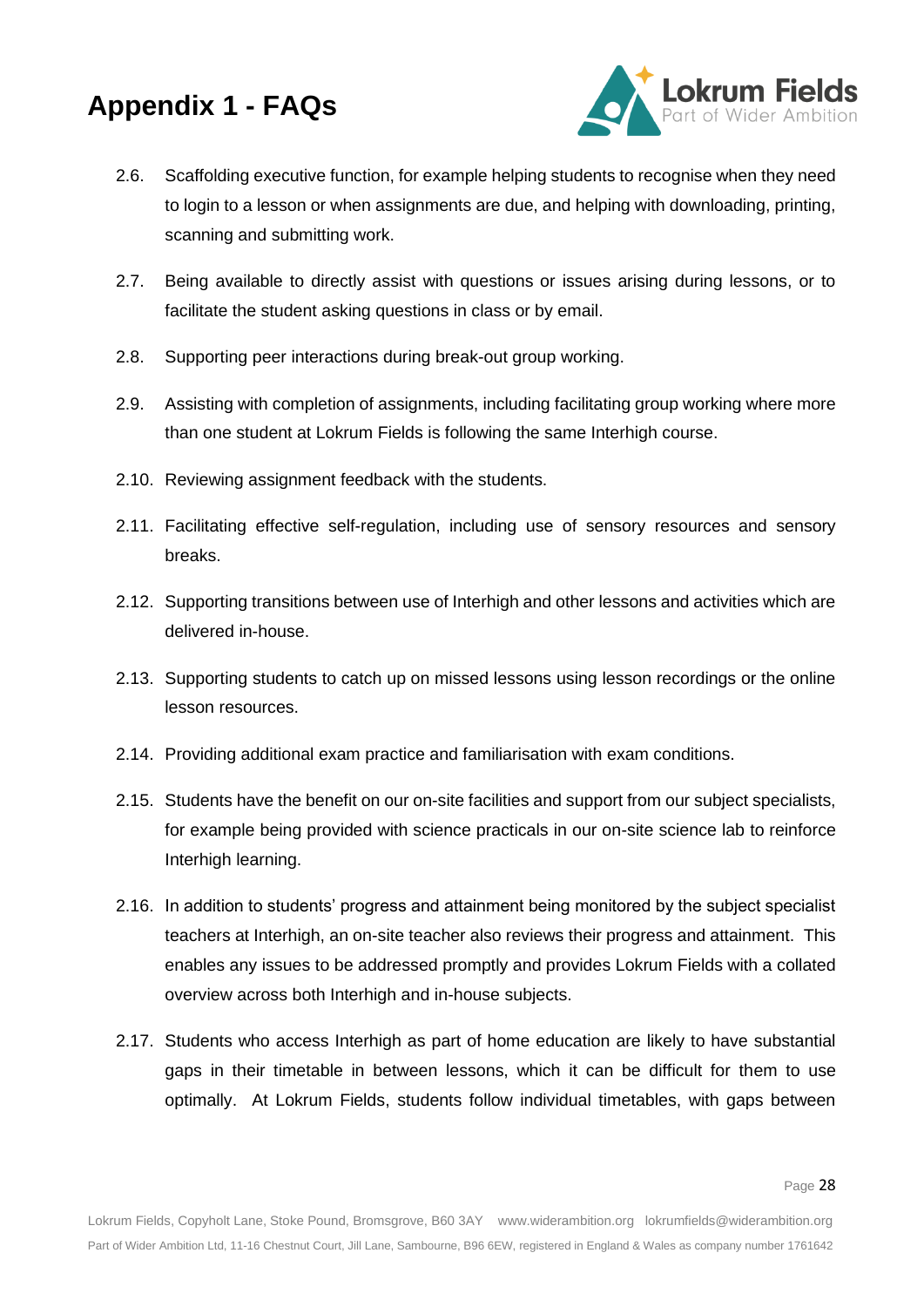![](_page_28_Picture_1.jpeg)

online lessons being used to provide a broader curriculum, in-house teaching, therapeutic input and supported self-study, alongside breaks and supported social interactions.

- 2.18. Students who access Interhigh as part of home education will sit their GCSEs in an exam centre which will often be unfamiliar to them. At Lokrum Fields, students take their GCSEs in a familiar environment, having benefited from additional exam preparation.
- 3. Is there an option for students to access in-house GCSE teaching instead of using Interhigh?
	- 3.1. Our default approach is that students use Interhigh to study the more desk-based subjects at GCSE. Our staff assist, support and monitor students' use of Interhigh. Where a subject is available via Interhigh, it would be exceptional for a student to be taught that subject entirely by in-house staff instead.
	- 3.2. We offer in-house GCSE teaching by subject specialists in areas which are less conducive to online learning, for example PE, art, design, technology, photography, textiles, drama and media. The range of options available will vary depending on the student cohort and the extent to which their preferences overlap. Students are likely to be able to take up to two inhouse options, should they wish to do so, with additional choices being supported where resourcing and timetabling permits.
	- 3.3. Where students wish to study a subject which cannot be facilitated through Interhigh or inhouse, we may engage an alternative online provider or arrange on-site tuition, depending on limitations such as timetabling and funding. We aim to facilitate students' preferred GCSE choices wherever feasible.
	- 3.4. We recognise that use of Interhigh will be unfamiliar to many students. We are committed to providing students with a high level of support, including providing them with opportunities to become familiar with Interhigh prior to years 10 and 11 where possible.
	- 3.5. If a student is unable to use Interhigh, despite on-site support, we will discuss an appropriate solution with the student and their parents, and consider whether additional funding will be required via an EHCP review. In the first instance, any in-house tuition is likely to continue to follow the Interhigh curriculum and make use of Interhigh lesson resources where appropriate, enabling students to benefit from studying topics at the same time as those who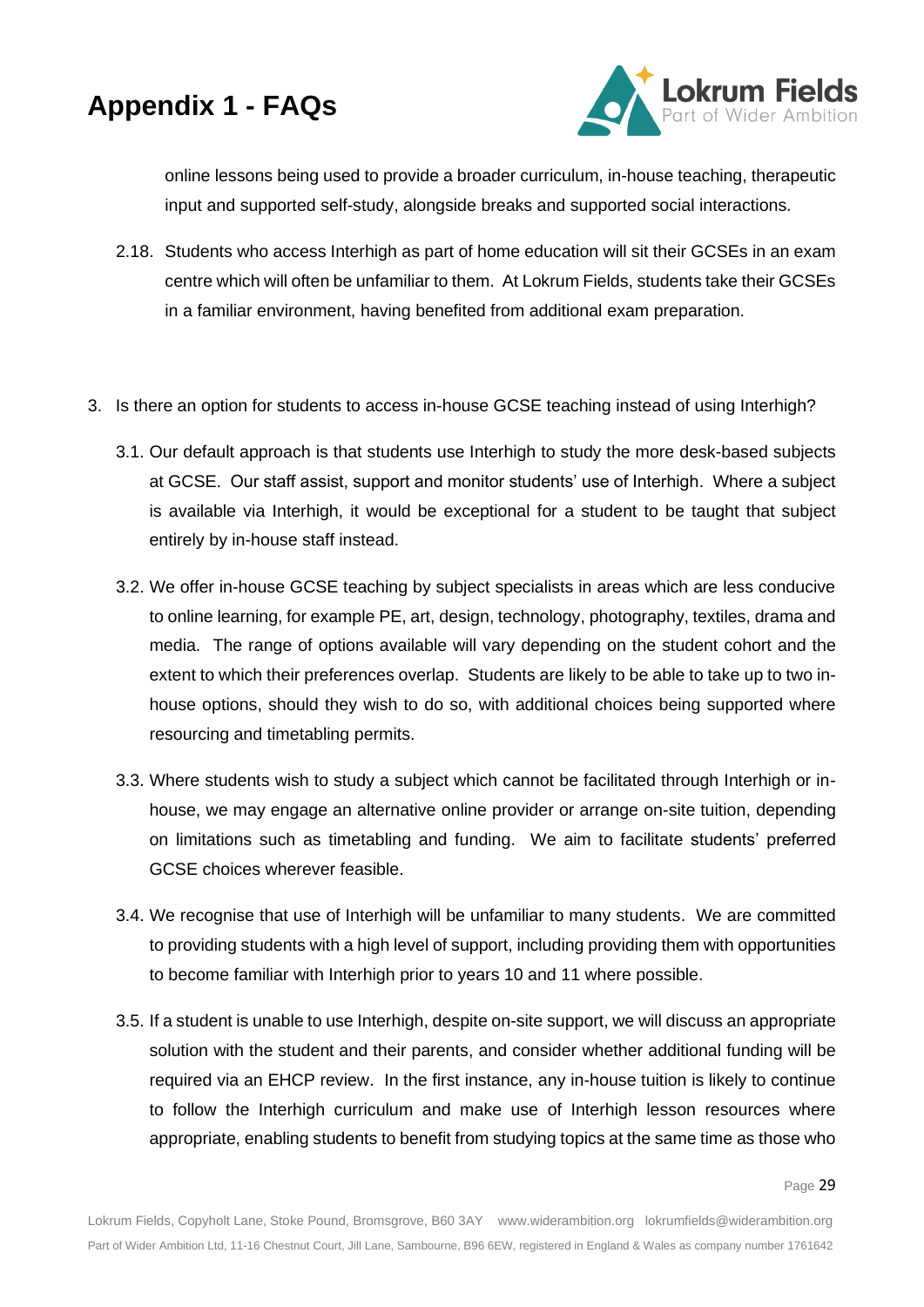![](_page_29_Picture_1.jpeg)

are using Interhigh. For example, it may be appropriate for a student to access the 'lead' lessons through Interhigh (the less interactive, lecture-style lessons which provide an overview of course content) but to access in-house teaching instead of the Interhigh 'follow' lessons. Alternatively, it may be appropriate for the core content of the 'lead' lessons to be taught in-house, with the student then being able to participate in the online 'follow' lessons. In some cases, students may need in-house teaching for both the 'lead' and 'follow' elements, in which case there may be more divergence from the Interhigh curriculum plan.

- 3.6. Where students at Lokrum Fields are following the same course, opportunities for students to discuss the subject and work together offline will be facilitated, regardless of whether any of those students are receiving some in-house teaching instead of online learning.
- 4. Does Lokrum Fields only use subject specialist teachers at GCSE?
	- 4.1. Interhigh lessons are taught by subject specialists.
	- 4.2. Lokrum Fields employs subject specialists for the GCSEs which are routinely taught inhouse, including PE, art and related subjects, and drama.
	- 4.3. Where, in exceptional circumstances, we agree to a student receiving in-house tuition instead of accessing a subject through Interhigh, our default is to provide tuition from an inhouse subject specialist whenever possible.
	- 4.4. We use Interhigh partly in order to offer students a wider range of GCSEs than could be offered in-house. Therefore, we will not always have an in-house subject specialist available for the full range of subjects offered by Interhigh. In these cases, we will consider whether the student would be better supported by Lokrum Fields engaging an external specialist for that subject, or through working with an in-house teacher who is competent in the subject and has a high level of SEN training.
	- 4.5. We consider a subject specialist teacher to be a teacher who specialised in the subject as part of their teaching qualification, or who has a degree in the subject and has relevant teaching experience.